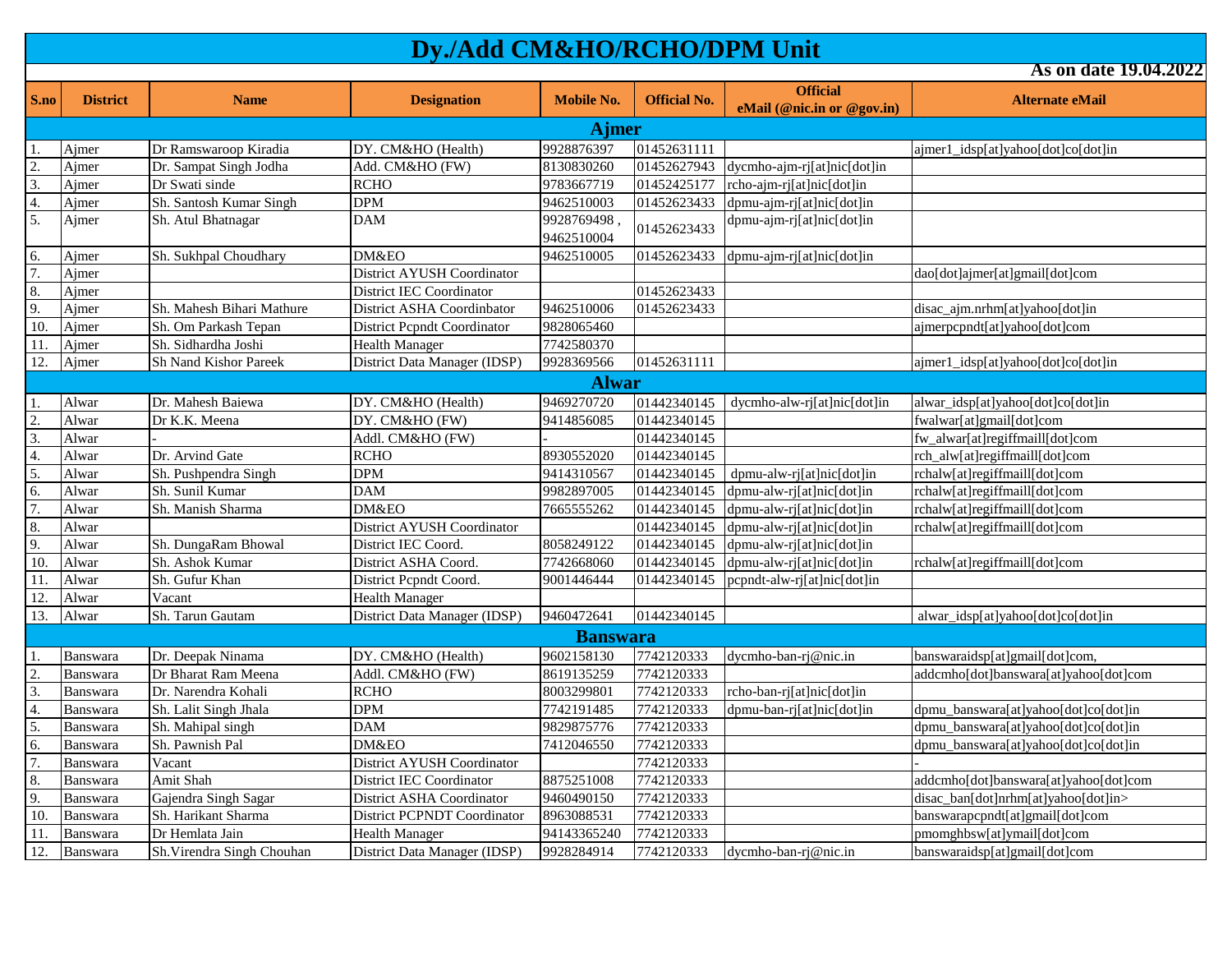| S.no                      | <b>District</b> | <b>Name</b>                | <b>Designation</b>                 | <b>Mobile No.</b> | <b>Official No.</b> | <b>Official</b>              | <b>Alternate eMail</b>                |  |  |  |
|---------------------------|-----------------|----------------------------|------------------------------------|-------------------|---------------------|------------------------------|---------------------------------------|--|--|--|
|                           |                 |                            |                                    |                   |                     | eMail (@nic.in or @gov.in)   |                                       |  |  |  |
|                           | <b>Baran</b>    |                            |                                    |                   |                     |                              |                                       |  |  |  |
| -1.                       | Baran           | Dr. Rajendra Meena         | DY. CM&HO (Health)                 | 9636607506        | 07453232862         |                              | idsp_baran[at]yahoo[dot]co[dot]in     |  |  |  |
| $\overline{2}$ .          | Baran           | Dr. Sita Ram Verma         | DY. CM&HO (FW)                     | 9929068434        | 07453231552         | dycmho-bar-rj[at]nic[dot]in  |                                       |  |  |  |
| $\overline{3}$ .          | Baran           | Dr Jagdish Prasad Kushawah | <b>RCHO</b>                        | 9414772149        | 07453232604         | rcho-brn-rj[at]nic[dot]in    |                                       |  |  |  |
|                           | Baran           | Sh Dilip Sharma            | <b>DPM</b>                         | 8504959658        | 07453231435         | dpmu-brn-rj[at]nic[dot]in    |                                       |  |  |  |
| $\frac{4}{5}$             | Baran           | Mr. Pritu Vijay            | <b>DAM</b>                         | 9461294157        | 07453231435         | dpmu-brn-rj[at]nic[dot]in    | lileshag[at]yahoo[dot]com             |  |  |  |
| 6.                        | Baran           | Mr. Rakesh Choudhary       | DM&EO                              |                   |                     | dpmu-brn-rj[at]nic[dot]in    |                                       |  |  |  |
| 7.                        | Baran           |                            | District AYUSH Coordinator         |                   | 07453231435         | dpmu-brn-rj[at]nic[dot]in    | daobaran[at]gmail[dot]com             |  |  |  |
| 8.                        | Baran           | Ms. Nitu Sharma            | District IEC Coordinator           | 7726063573        | 07453231435         | dpmu-brn-rj[at]nic[dot]in    | iecbaran1[at]gmail[dot]com            |  |  |  |
| 9.                        | Baran           | Sh Dharmender Nirvikar     | District ASHA Coordinator          | 9414187799        | 07453231435         | dpmu-brn-rj[at]nic[dot]in    | disac_bar[dot]nrhm[at]yahoo[dot]in    |  |  |  |
| 10.                       | Baran           | Sh. Deepak Jain            | <b>District Pepndt Coordinator</b> | 9461294402        | 07453231435         | pcpndt-bar-rj[at]nic[dot]in  | pcpndt_baran[at]yahoo[dot]com         |  |  |  |
| 11.                       | Baran           |                            | <b>Health Manager</b>              |                   | 07453230322         |                              | dr[dot]manishkhare21[at]gmail[dot]com |  |  |  |
| 12.                       | Baran           | Sh.Pradeep Kumar Chouhan   | District Data Manager (IDSP)       | 9460025041        | 07453232862         |                              | idsp_baran[at]yahoo[dot]co[dot]in     |  |  |  |
|                           |                 |                            |                                    | <b>Barmer</b>     |                     |                              |                                       |  |  |  |
| $\mathbf{1}$              | <b>Barmer</b>   | Dr. P.C. Deepan            | DY. CM&HO (Health)                 | 9636343744        | 02982230462         | dycmho-barm-rj[at]nic[dot]in | dyfw_barm[at]yahoo[dot]in             |  |  |  |
| $\overline{2}$ .          | Barmer          | Dr.Sataram Bhakhr          | Addl. CM&HO (FW)                   | 9602199753        | 02982230307         | dycmho-barm-rj[at]nic[dot]in | dyfw_barm[at]yahoo[dot]in             |  |  |  |
| $\overline{3}$ .          | Barmer          | Dr. Preet mohinder singh   | <b>RCHO</b>                        | 9460647411        | 02982231115         | rcho-bar-rj[at]nic[dot]in    | rchobmr[at]gmail[dot]com              |  |  |  |
| 4.                        | <b>Barmer</b>   | Sh. Sachin Bhargav         | <b>DPM</b>                         | 9414429912        | 02982230524         | dpmu-bar-rj[at]nic[dot]in    | nhmbarmer[at]yahoo[dot]com            |  |  |  |
| $\overline{\mathbf{5}}$ . | <b>Barmer</b>   | Sh. Anil Vyas              | <b>DAM</b>                         | 9413202680        | 02982230524         | dpmu-bar-rj[at]nic[dot]in    | nhmbarmer[at]yahoo[dot]com            |  |  |  |
| 6.                        | <b>Barmer</b>   | Mr. Mukesh Singaria        | DM&EO                              | 9414834400        | 02982230524         | dpmu-bar-rj[at]nic[dot]in    | nhmbarmer[at]yahoo[dot]com            |  |  |  |
| $\overline{7}$ .          | Barmer          | Dr. Pardeep Charan         | <b>District AYUSH Coordinator</b>  | 9282543550        | 02982230524         |                              | dao[dot]barmer2[at]gmail[dot]com      |  |  |  |
| 8.                        | Barmer          |                            | District IEC Coordinator           |                   | 02982230524         |                              | diec[dot]badmer[at]gmail[dot]com      |  |  |  |
| 9.                        | <b>Barmer</b>   | Sh. Rakesh Bhati           | District ASHA Coordinator          | 9462442557        | 02982230524         |                              | disac_barm.nrhm[at]yahoo[dot]in       |  |  |  |
| 10.                       | Barmer          | Sh Ajay Kumar              | <b>District Pepndt Coordinator</b> | 9828391607        | 02982230524         | pcpndt-bar-rj[at]nic[dot]in  | pcpndtbmr[at]gmail[dot]com            |  |  |  |
| 11.                       | Barmer          | Sh. Narendra Khatri        | <b>Health Manager</b>              | 9414301366        |                     |                              | pmo[dot]barmer[at]gmail[dot]com       |  |  |  |
| 12.                       | <b>Barmer</b>   | Sh. Sharwan Bamnia         | District Data Manager (IDSP)       | 8769568003        | 02982230462         |                              | barmer_idsp[at]yahoo[dot]co[dot]in    |  |  |  |
| 13                        | Barmer          | Sh.Umeda Ram Jakhar        | District RKSK Coordinator          | 9413163821        | 02982230462         |                              | umedjakhar[at]gmail[dot]com           |  |  |  |
|                           |                 |                            |                                    | <b>Bharatpur</b>  |                     |                              |                                       |  |  |  |
| $\mathbf{1}$              | Bharatpur       | Dr Asit Srivastava         | DY. CM&HO (Health)                 | 9462946244        | 05644221919         |                              | bharatpur_idsp[at]yahoo[dot]co[dot]in |  |  |  |
| $\overline{2}$ .          | Bharatpur       | Dr. Laxman singh           | Addl. CM&HO (FW)                   | 9950068597        |                     |                              | addcmhofw[at]gmail[dot]com,           |  |  |  |
|                           |                 |                            |                                    |                   | 05644223447         |                              | addcmhofwbtp[at]gmail[dot]com         |  |  |  |
| $\overline{3}$ .          | Bharatpur       | Dr Amar Singh Saina        | <b>RCHO</b>                        | 9414942666        |                     |                              | rchobharatpur[at]gmail[dot]com        |  |  |  |
| $\overline{4}$ .          | Bharatpur       | Sh. Kaushal Kumar Sharma   | <b>DPM</b>                         | 9414357858        | 05644224555         | dpmu-bha-rj[at]nic[dot]in    |                                       |  |  |  |
| 5.                        | Bharatpur       | Sh. Kapil Dev Bansal       | <b>DAM</b>                         | 9950731089        | 05644224555         | dpmu-bha-rj[at]nic[dot]in    |                                       |  |  |  |
| 6.                        | Bharatpur       | Sh. Deepak Sharma          | DM&EO                              | 9887873952        | 05644224555         | dpmu-bha-rj[at]nic[dot]in    |                                       |  |  |  |
| 7.                        | Bharatpur       | Dr. Mukesh chand Sharma    | District Ayush Coord.              | 9461841819        | 05644224555         | dpmu-bha-rj[at]nic[dot]in    |                                       |  |  |  |
| 8.                        | Bharatpur       | Sh. Ram Mohan Jangid       | District IEC Coord.                | 9784296581        | 05644224555         | dpmu-bha-rj[at]nic[dot]in    |                                       |  |  |  |
| 9.                        | Bharatpur       | Sh. Jitendra               | District ASHA Coord.               | 8949051838        | 05644224555         | dpmu-bha-rj[at]nic[dot]in    |                                       |  |  |  |
| 10.                       | Bharatpur       | Sh. Praveen Kumar          | District Pepndt Coord.             | 9414224637        | 05644221919         |                              | pcpndtbharatpur[at]gmail[dot]com      |  |  |  |
| 11.                       | Bharatpur       |                            | <b>Health Manager</b>              |                   |                     |                              |                                       |  |  |  |
| 12.                       | Bharatpur       | Sh Ankur                   | District Data Manager (IDSP)       | 9785164673        | 05644221919         |                              | bharatpur_idsp[at]yahoo[dot]co[dot]in |  |  |  |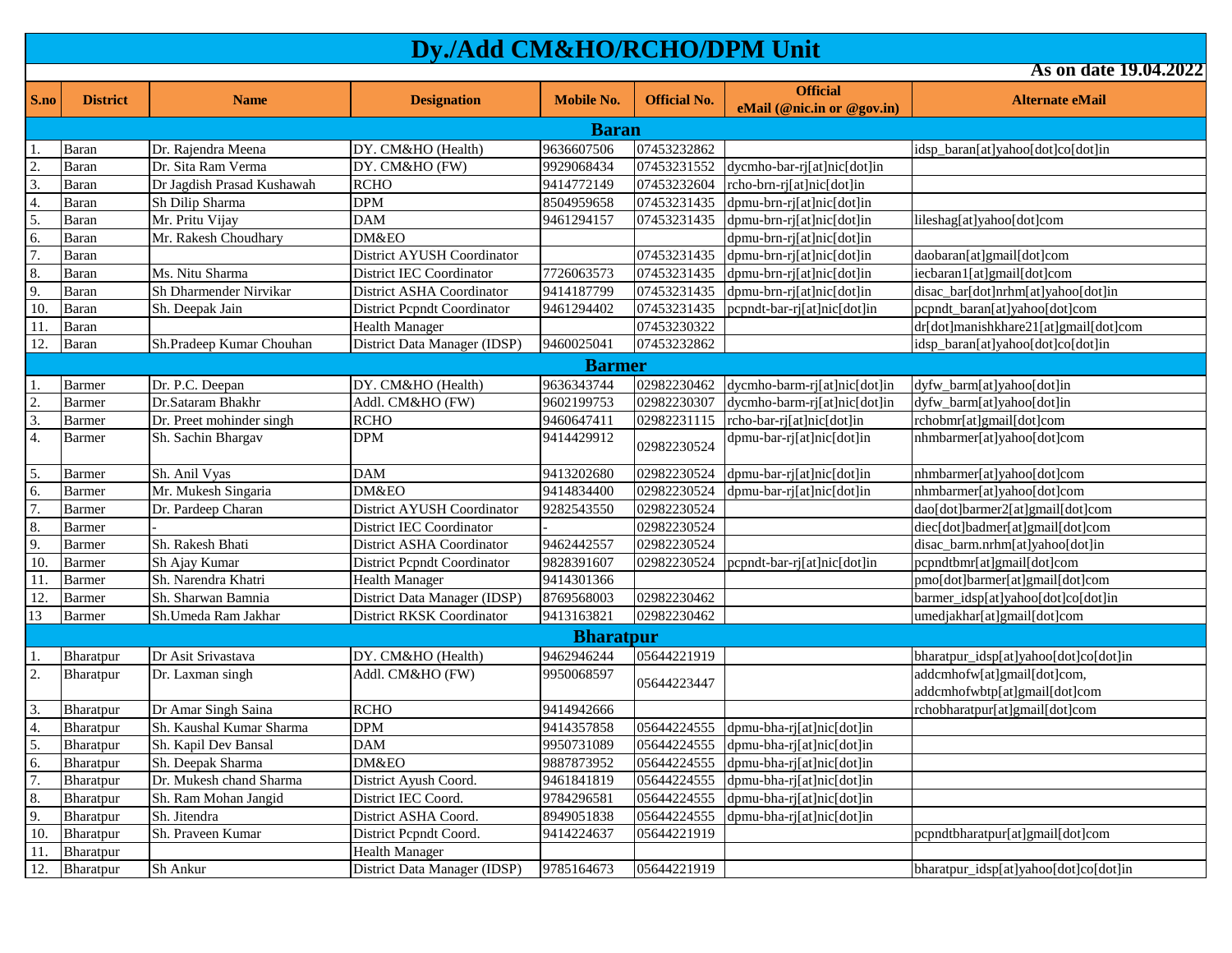| S.no             | <b>District</b> | <b>Name</b>                | <b>Designation</b>                | <b>Mobile No.</b> | <b>Official No.</b> | <b>Official</b>             | <b>Alternate eMail</b>                   |  |  |  |
|------------------|-----------------|----------------------------|-----------------------------------|-------------------|---------------------|-----------------------------|------------------------------------------|--|--|--|
|                  |                 |                            |                                   |                   |                     | eMail (@nic.in or @gov.in)  |                                          |  |  |  |
| <b>Bhilwara</b>  |                 |                            |                                   |                   |                     |                             |                                          |  |  |  |
| $\mathbf{1}$     | Bhilwara        | Dr Ghanshyam Chawala       | DY. CM&HO (Health)                | 9829508745        | 09829508745         | cmho-bhi-rj[at]nic[dot]in   | Bhilwara_IDSP[at]yahoo[dot]co[dot]in     |  |  |  |
|                  | Bhilwara        | Dr. C.P. Goswami           | Add CM&HO (FW)                    | 8696947181        | 08696947181         | dycmho-bhi-rj[at]nic[dot]in | dyfw_bhi[at]yahoo[dot]in                 |  |  |  |
| $\frac{2}{3}$    | Bhilwara        | Dr Sanjeev Sharma          | <b>RCHO</b>                       | 9983000213        | 09983000213         | rcho-bhi-rj[at]nic[dot]in   | dmch_bhilwara[at]yahoo[dot]in            |  |  |  |
| 4.               | Bhilwara        | Sh. Yogesh Vaishnav        | DPM                               | 7597905687        | 07597905687         | dpmu-bhi-rj[at]nic[dot]in   | dpmu_bhilwara[at]yahoo[dot]co[dot]in     |  |  |  |
| 5.               | Bhilwara        | Arvind Sharam              | DAM                               | 9680972222        | 09680972222         | dpmu-bhi-rj[at]nic[dot]in   | dam_bhilwara[at]yahoo[dot]com            |  |  |  |
| 6.               | Bhilwara        | Sh. Yogendra Paliwal       | DM&EO                             | 9829872663        | 09829872663         | dpmu-bhi-rj[at]nic[dot]in   | dpmu_bhilwara[at]yahoo[dot]co[dot]in     |  |  |  |
| $\overline{7}$ . | Bhilwara        |                            | <b>District AYUSH Coordinator</b> |                   |                     | dpmu-bhi-rj[at]nic[dot]in   |                                          |  |  |  |
| 8.               | Bhilwara        |                            | District IEC Coord.               |                   |                     |                             | iec[dot]co[dot]bhilwara[at]gmail[dot]com |  |  |  |
| 9.               | Bhilwara        |                            | District ASHA Coord.              |                   |                     |                             | mahendra[dot]jadawat[at]gmail[dot]com    |  |  |  |
| 10.              | Bhilwara        | Sh. Ramswrup Sen           | District Pepndt Coord.            | 9982556991        | 09982556991         |                             | pcpndtbhilwara[at]gmail[dot]com          |  |  |  |
| 11.              | Bhilwara        | Vacant                     | <b>Health Manager</b>             |                   |                     |                             |                                          |  |  |  |
| 12.              | Bhilwara        | Sh. Tarun Chasta           | District Data Manager (IDSP)      | 9829393069        | 09829393069         |                             | Bhilwara_IDSP[at]yahoo[dot]co[dot]in     |  |  |  |
|                  |                 |                            |                                   |                   |                     |                             |                                          |  |  |  |
|                  |                 |                            |                                   | <b>Bikaner</b>    |                     |                             |                                          |  |  |  |
| $\mathbf{1}$     | Bikaner         | Dr. Lokesh Gupta           | DY. CM&HO (Health)                | 9414578344        | 01512204989         | ncd-bik-rj[at]gov.in        | idsp-bik-rj@gov.in                       |  |  |  |
| $\overline{2}$ . | <b>Bikaner</b>  | Dr. Yogendra Taneja        | DY. CM&HO (FW)                    | 9413155056        | 01512226343         | dycmho-bik-rj[at]nic[dot]in |                                          |  |  |  |
| 3.               | Bikaner         | Dr Rakesh Kumar Gupta      | <b>RCHO</b>                       | 9414895659        | 01512226344         | rcho-bik-rj[at]nic[dot]in   |                                          |  |  |  |
| $\frac{4}{5}$    | Bikaner         | Sh. Sushil Kumar           | <b>DPM</b>                        | 9782959671        | 01512970152         | dpmu-bik-rj[at]nic[dot]in   |                                          |  |  |  |
|                  | <b>Bikaner</b>  | Sh. Rajesh Singodia        | <b>DAM</b>                        | 9414283783        | 01512970152         | dam-bik-rj[at]gov.in        |                                          |  |  |  |
| 6.               | <b>Bikaner</b>  | Sh. Manish Goswami         | DM&EO                             | 9414430432        | 01512970152         |                             | dpmbikaner[at]yahoo[dot]com              |  |  |  |
| 7.               | Bikaner         |                            | <b>District AYUSH Coordinator</b> |                   |                     |                             |                                          |  |  |  |
| 8.               | <b>Bikaner</b>  | Sh. Malkosh Acharya        | District IEC Coord.               | 9214983406        | 01512970152         | iec-bik-rj[at]gov[dot]in    |                                          |  |  |  |
| 9.               | <b>Bikaner</b>  | Ms. Renu Bissa             | District ASHA Coord.              | 9460703293        | 01512970152         |                             | disac_bik[dot]nrhm[at]yahoo[dot]in       |  |  |  |
| 10.              | <b>Bikaner</b>  | Sh. Mahendra Singh Charan  | District Pepndt Coord.            | 9829841714        | 01512970152         | pcpndt-bik-rj[at]nic[dot]in |                                          |  |  |  |
| 11.              | Bikaner         | Mr Prabal Kumar            | <b>Health Manager</b>             | 9829560034        |                     |                             |                                          |  |  |  |
| 12.              | <b>Bikaner</b>  | Sh. Pradeep Kumar Choudhar | District Data Manager (IDSP)      | 9460025041        | 01512204989         | idsp-bik-rj[at]nic[dot]in   |                                          |  |  |  |
|                  |                 |                            |                                   | <b>Bundi</b>      |                     |                             |                                          |  |  |  |
| $\mathbf{1}$     | Bundi           | Dr. Avinash                | DY. CM&HO (Health)                |                   | 07472447327         |                             | bundi_idsp[at]yahoo[dot]com              |  |  |  |
| $\overline{2}$   | Bundi           | Dr. Mahendra Tripathi      | Add. CM&HO (FW)                   | 9414187290        | 07472443914         | dycmho-bun-rj[at]nic[dot]in |                                          |  |  |  |
| $\frac{3}{4}$    | Bundi           | Dr. Jagdish Parshad Meena  | <b>RCHO</b>                       | 9414175113        | 07472447496         |                             | ca_bndg[at]yahoo[dot]in                  |  |  |  |
|                  | Bundi           |                            | DPM                               |                   | 07472442895         |                             | dpmbundi[at]yahoo[dot]com                |  |  |  |
| 5.               | Bundi           | Mr. Yogesh Suwalka         | $\overline{D}AM$                  | 7014845083        | 0747442895          |                             | dpmbundi[at]yahoo[dot]com                |  |  |  |
| $rac{6}{7}$      | Bundi           | Sh.Devender Singh          | DM&EO                             | 9414297775        | 07472442895         |                             | dpmbundi[at]yahoo[dot]com                |  |  |  |
|                  | Bundi           |                            | <b>District AYUSH Coordinator</b> |                   | 07472442895         |                             |                                          |  |  |  |
| 8.               | Bundi           | Ms. Asma Khan              | District IEC Coord.               | 9413058087        | 07472442895         |                             |                                          |  |  |  |
| 9.               | Bundi           | Ms Taruna Sharma           | District ASHA Coord.              | 8949234800        | 07472442895         |                             | disac_bun[dot]nrhm[at]yahoo[dot]com      |  |  |  |
| 10.              | Bundi           | Sh. Jagdish Prasad Gurjar  | District Pepndt Coord.            | 9887210098        |                     |                             | pcpndt_bundi[at]yahoo[dot]com            |  |  |  |
|                  |                 | (Add. Charge)              |                                   |                   | 07472442895         |                             |                                          |  |  |  |
| 11.              | Bundi           | Ms. Asma Khan              | <b>Health Manager</b>             | 9784484480        | 07472442895         |                             |                                          |  |  |  |
| 12.              | Bundi           | Sh. Deepak Dadhich         | District Data Manager (IDSP)      | 9828131002        | 07472447327         |                             | bundi idsplat]yahooldot]com              |  |  |  |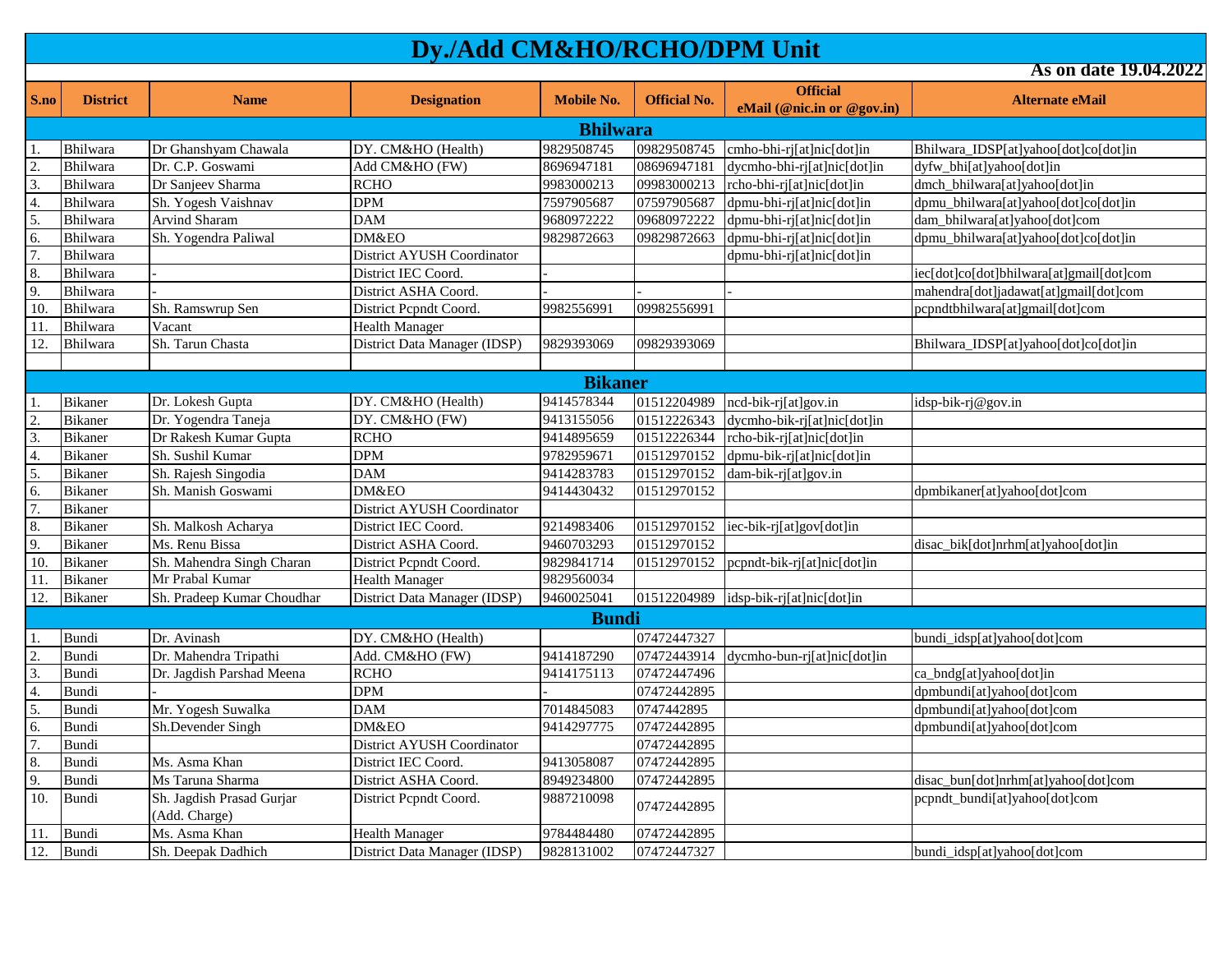**S.no District Name Designation Mobile No. Official No. Official eMail (@nic.in or @gov.in) Alternate eMail As on date 19.04.2022** 1. Chittorgarh Dr. Rahul Kaushik Dy. CM&HO (Health) 9829966066 01472245813 chittorgarh\_idsp[at]yahoo[dot]co[dot]in 2. Chittorgarh Dr. O.P. Kulheri DY. CM&HO (FW) 9460733955 01472241114 adcmho\_chi[at]yahoo[dot]in 3. Chittorgarh Dr Pankaj Soni RCHO (Charge) 8949226772 01472247286 rcho\_chittorgarh[at]yahoo[dot]in 4. Chittorgarh Sh. Vinayak Mehta DPM 9413976289 01472244570 dpmu-chi-rj[at]nic[dot]in 5. Chittorgarh Sh. Sachin Agarwal DAM 8005560373 01472244570 dpmu-chi-rj[at]nic[dot]in 6. Chittorgarh Ms. Sanjana Agarwal DM&EO 7014056496 01472244570 dpmu-chi-rj[at]nic[dot]in 7. Chittorgarh Chittorgarh District AYUSH Coordinator 01472244570 dpmu-chi-rj[at]nic[dot]in 8. Chittorgarh District IEC Coord. 9. Chittorgarh Sh. Devi Lal Bhil District ASHA Coord. 9001990406 01472244750 disac\_chi.nrhm[at]yahoo[dot]in 10. Chittorgarh Sh. Shafik Mohammad District Pcpndt Coord. 9001990202 chittorgarhpcpndt[at]gmail[dot]com 11. Chittorgarh Sh.Vikas Parik Health Manager 7737584645 01472240744 pmo-chi-rj[at]nic[dot]in thepmochittorgarh[at]yahoo[dot]in 12. Chittorgarh Sh. Kushwant Kumar Hindoniya Data Manager (IDSP) 9001990204 01472249029 chittorgarh\_idsp[at]yahoo[dot]co[dot]in 1. Churu Dr. Devkaran Gurawa DY. CM&HO (Health) 9461820877 01567224338 dpmuchuru[at]gmail[dot]com 2. Churu DR. Bhawar Lal Addl. CM&HO (FW) 9413568405 01562250941 fwchuru[at]yahoo[dot]co[dot]in, fwchuru[at]yahoo[dot]in 3. Churu Dr. Sunil Jandu RCHO 9413065000 01562251726 rcho-chu-rj[at]nic[dot]in 4. Churu Sh Ashish Khandelwal DPM 9829702845 01567222092 dpmu-chu-rj[at]nic[dot]in 5. Churu Sh Surendra Kumar Barala DAM 7742120999 01567222092 dpmu-chu-rj[at]nic[dot]in 6. Churu Sh. Anil Kumar Swami DM&EO 9414647266 01567222092 dpmu-chu-rj[at]nic[dot]in 7. Churu | District AYUSH Coordinator | 01567222038 dao[dot]churu4[at]gmail[dot]com 8. Churu Sh. Ratan Singh District IEC Coord. 9929094808 01567222092 dpmu-chu-rj[at]nic[dot]in 9. Churu Ms. Farjana District ASHA Coord. 9828433414 01567222092 disc<sup>r</sup>dot]chu[dot]nrhm[at]yahoo[dot]in 10. Churu Sh. Raj kumar Bairwa District PCPNDT Coord. 9785882307 01567222038 churupcpndt[at]gmail[dot]com 11. Churu Sh. Anuj Sharma Health Manager 9887778522 01562250333 12. Churu Sh. Sarif Khan District Data Manager (IDSP) 8104145351 01567224338 idsp\_churu[at]yahoo[dot]co[dot]in 1. Dausa Dr Jayesh Singh DY. CM&HO (Health) 9928617704 07891510014 dycmho[at]yahoo[dot]com 2. Dausa Dr. Subhash Biloniya Addl. CM&HO (FW) 7891510003 01427224082 idspdausa[at]gmail[dot]com 3. Dausa Dr Sita ram Meena RCHO 7891510002 07891510014 rchodausa [at]gmail[dot]com 4. Dausa Mr. Gaurav DPM 7891510004 07891510014 dpmu-dau-rj[at]nic[dot]in 5. Dausa Surendra Sharma DAM 7891510005 07891510014 dpmu-dau-rj[at]nic[dot]in 6. Dausa Sh. Jai Prakash Sharma DM&EO 7891510011 07891510014 dpmu-dau-rj[at]nic[dot]in 7. Dausa | District AYUSH Coordinator 8. Dausa Mr. Nitesh Soni District IEC Coord. 7891510007 07891510014 iec\_dausa[at]yahoo[dot]in 9. Dausa Ganpat Lal Choudhary District ASHA Coord. 7891510008 07891510014 10. Dausa Sh. Munendra Sharma District Pcpndt Coord. 7891510460 07891510014 pcpndt dausa[at]rediffmaill.com 11. Dausa Sh. Raj Kumar Sharma Health Manager 8058555888 results and results and results and results and results and results and results and results and results and results and results and results and results and results a 12. Dausa - District Data Manager (IDSP) - 07891510014 idspdausa[at]gmail[dot]com **Dausa Churu Chittorgarh**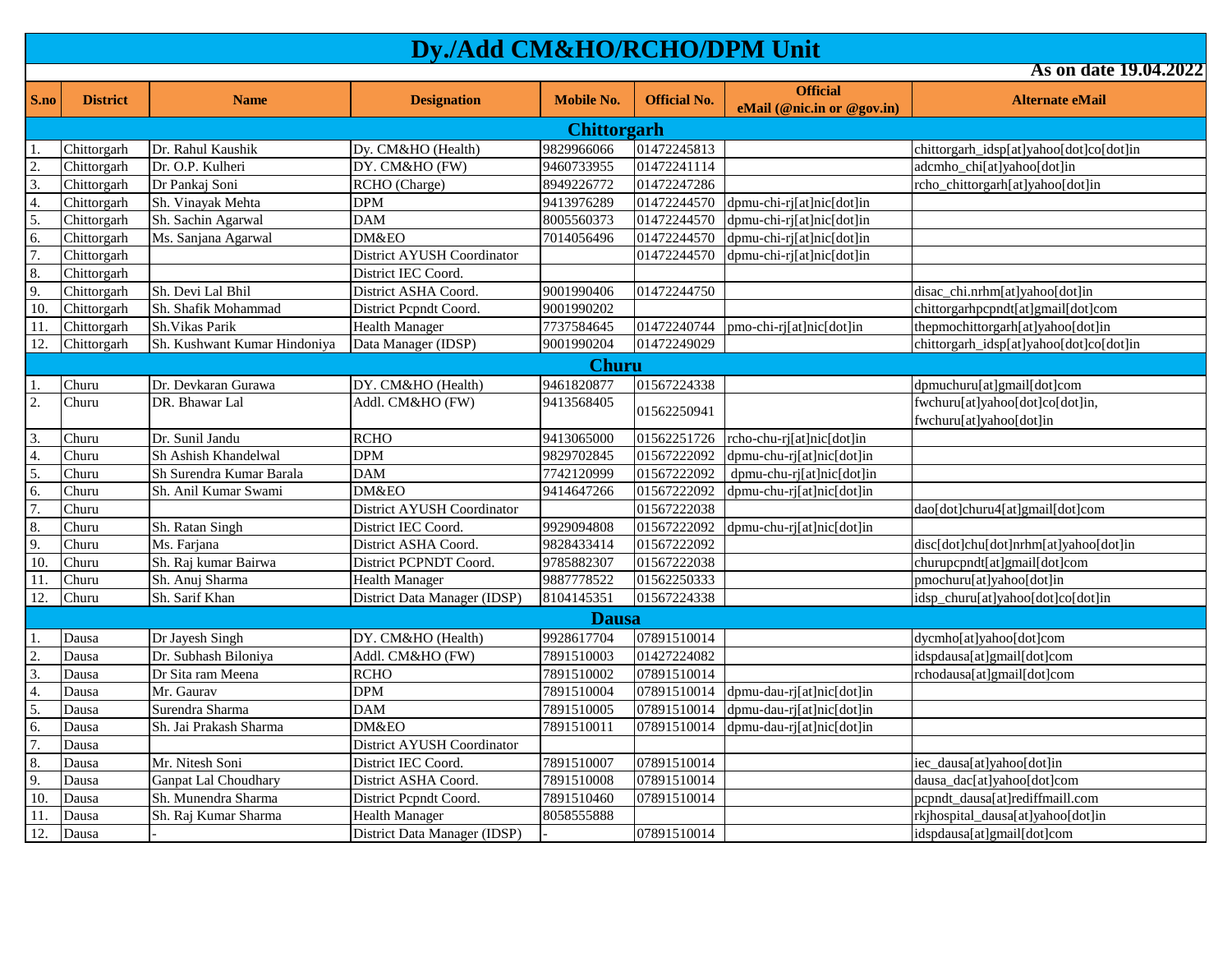**S.no District Name Designation Mobile No. Official No. Official eMail** (@nic.in or @gov.in) **Alternate eMail As on date 19.04.2022** 1. Dholpur Dr. Chetram Meena DY. CM&HO (Health) 9414315222 05642221737 idsp\_dholpur1[at]yahoo[dot]co[dot]in 2. Dholpur - Addl. CM&HO (FW) - 05642220885 dycmho-dho-rj[at]nic[dot]in cadholpur\_jk[at]yahoo[dot]com 3. Dholpur Dr. Shiv Kumar Sharma RCHO 8302670387 05642220765 drchodholpur[at]yahoo[dot]in 4. Dholpur Sh. Shashank Vashisth DPM 9660464258 05642222190 dpmu-dho-rj[at]nic[dot]in 5. Dholpur Sh. K.K. Dwedi DAM 9460706564 05642222190 dpmu-dho-rj[at]nic[dot]in 6. Dholpur Sh. Basant Goyal DM&EO 9413416060, 9413416060, 05642222190 dpmu-dho-rj[at]nic[dot]in 7. Dholpur Vacant District AYUSH Coordinator 05642222193 8. Dholpur Sh. Praveen Avasthi District IEC Coord. 9414274437 05642222190 dpmu-dho-rj[at]nic[dot]in 2010omparkashtally[at]gmail[dot]com 9. Dholpur Rakhi Sharma District ASHA Coord. 8949550801 05642222190 dpmu-dho-rj[at]nic[dot]in 10. Dholpur Sh. Pankaj Shukla District PCPNDT Coord. 9413243079 05642222190 dpmu-dho-rj[at]nic[dot]in 11. Dholpur Sh. LBD Chaudhary Health Manager 9462515838 pmoghdholpur[at]yahoo[dot]in 12. Dholpur Sh. Alok Sharma District Data Manager (IDSP) 9314695220 05642221737 idsp\_dholpur1[at]yahoo[dot]co[dot]in 1. Dungarpur Dr Amol Parmer DY. CM&HO (Health) 8209079687 02964232423 dycmho-dun-rj[at]nic[dot]in 2. Dungarpur Dr. Vipin Meena DY. CM&HO (FW) 8764009796 02964232423 dycmho-dun-rj[at]nic[dot]in 3. Dungarpur Dr K L Palat RCHO RCHO 8949869043 02964232564 rcho\_dpr[at]yahoo[dot]com 4. Dungarpur Mr Jitin Jonwal DPM 9414723605 02964232655 cmho-dun-rj[at]nic[dot]in nrhm\_dpr[at]yahoo[dot]co[dot]in 5. Dungarpur Smt. Sudipta Jain DAM 9460212171 02964232655 cmho-dun-rj[at]nic[dot]in nrhm\_dpr[at]yahoo[dot]com 6. Dungarpur Sh. Zakir Husain DM&EO 9509644195 02964232655 cmho-dun-rj[at]nic[dot]in nrhm\_dpr[at]yahoo[dot]co[dot]in 7. Dungarpur Dr. Manisha District AYUSH Coordinator 9887975557 cmho-dun-rj[at]nic[dot]in 8. Dungarpur | Ms. Usha Phulwari | District IEC COORD. | 9828663808, 9828663808, 02964232486 coiec[dot]dpr[dot]nrhm[at]gmail[dot]com<br>9983963808 02964232486 9. Dungarpur Shri Khushwant Dave District ASHA COORD. 9413016527 02964232486 disac\_dun[dot]nrhm[at]yahoo[dot]in 10. Dungarpur Ms. Sumitra Fumatiya District PCPNDT Coord. 7597224711 02964232486 pcpndt-dun-rj[at]nic[dot]in dungarpurpcpndt[at]gmail[dot]com 11. Dungarpur Vacant Vacant Health Manager 12. Dungarpur Sh. Dusaynt chasta District Data Manager (IDSP) 7737299591 02964234813 idsp\_dpr[at]yahoo[dot]co[dot]in 1. Ganganagar Dr Karan Arya DY. CM&HO (Health) 9799322020 01542440541 sgnr idsp[at]yahoo[dot]co[dot]in 2. Ganganagar Dr. Mukesh Mehta DY. CM&HO (FW) 9829076220 01542440242 fw[dot]sgnr1[at]gmail[dot]com 3. Ganganagar Dr. Harban Singh Barad RCHO 9829046188 01542440771 rchoganganagar2[at]gmail[dot]com 4. Ganganagar Sh. Vipul Goyal DPM 9414501746 01542441877 dpmu-gan-rj[at]nic[dot]in dpmu[dot]gan[dot]rj[at]gmail[dot]com 5. Ganganagar Sh. Satish Gupta DAM 9828507013 01542440016 dpmu-gan-rj[at]nic[dot]in damsgn1[at]gmail[dot]com 6. Ganganagar Sh. Kamal Gupta DM&EO 7597823003 01542441877 dpmu-gan-rj[at]nic[dot]in 7. Ganganagar Dr. Pawan Sharma District Ayush Coordinator 9414447285 01542441877 rbsksgnr1[at]gmail[dot]com 8. Ganganagar Sh Vinod Kumar Bishnoi District IEC Coord. 9829762729 01542441877 coiec[dot]gang[dot]nrhm[at]gmail[dot]com, iec[dot]cmho[at]gmail[dot]com 9. Ganganagar Sh. Raysingh Saharan District ASHA Coord. 9461001503 01542441877 disac\_gan[dot]nrhm[at]yahoo[dot]in 10. Ganganagar Sh.Randeep Singh District Pcpndt Coord. 9982014084 01542445071 pcpndt-gan-rj[at]nic[dot]in pcpndt\_sgnr[at]ymail[dot]com 11. Ganganagar Sh. Savinder Health Manager 19694250373 01542465509 pmosgnr01[at]gmail[dot]com, sweetsavin[at]gmail[dot]com 12. Ganganagar Sh. Lalit Gupta District Data Manager (IDSP) 01542440541 sgnr idsp[at]yahoo[dot]co[dot]in **Dholpur Ganganager Dungarpur**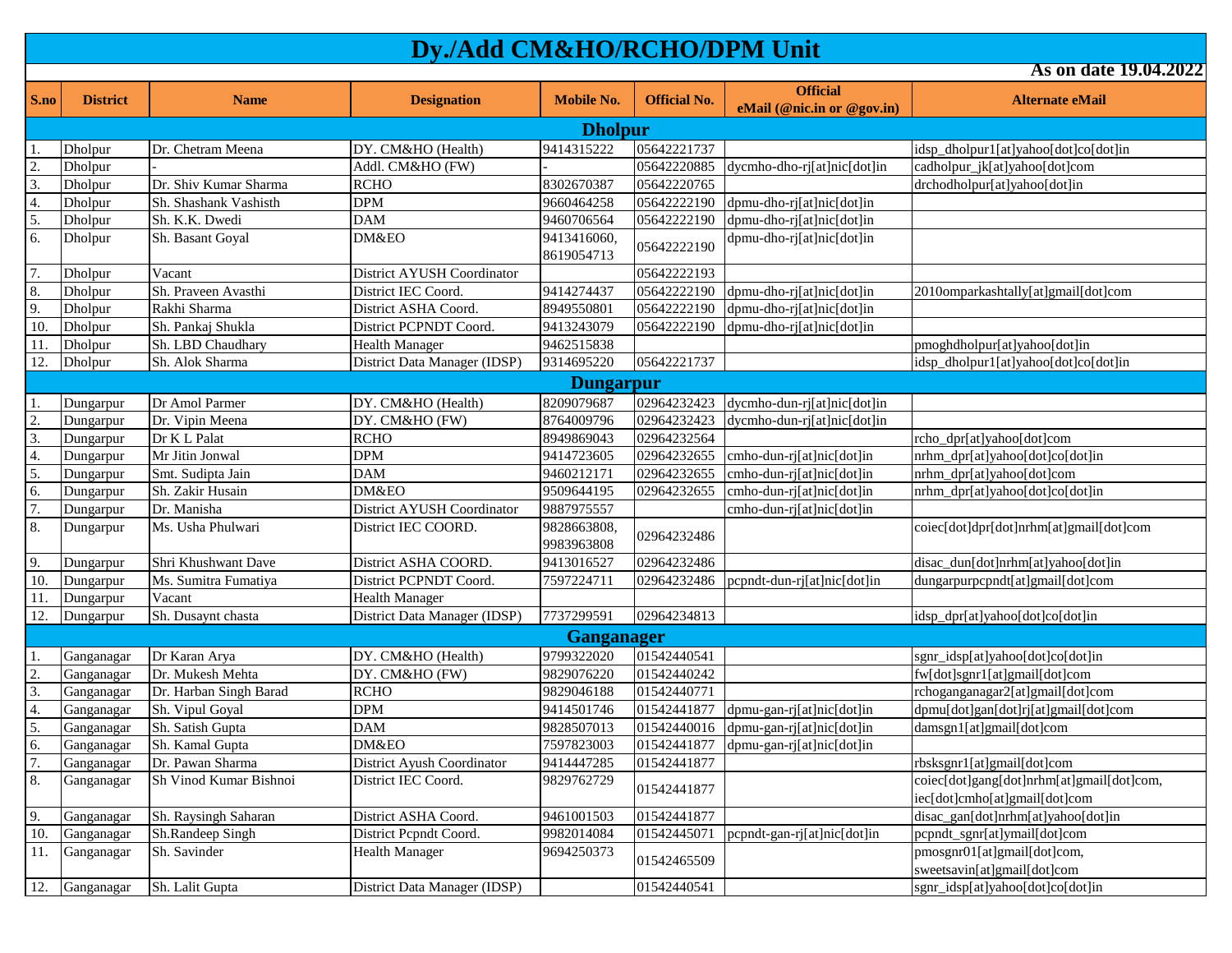**As on date 19.04.2022**

**S.no District Name Designation Mobile No. Official No. Official eMail** (@nic.in or @gov.in) **Alternate eMail** 1. Hanumangarh Vacant DY. CM&HO (Health) - 01552264295 Hanumangarh\_idsp[at]yahoo[dot]co[dot]in 2. Hanumangarh Dr. Pawan Kumar Addl. CM&HO (FW) 9929854653 01552260225 degrees addcmho[dot]hanumangarh[at]gmail[dot]com 3. Hanumangarh Dr. Vikram Singh BCHO 81. ROM 8461077909 01552265692 rcho-han-rj[at]nic[dot]in 4. Hanumangarh Jitender Singh Rathore (Charge) DPM 9214096427 01552265692 dpmu-han-rj[at]nic[dot]in 5. Hanumangarh Vacant DAM - dpmu-han-rj[at]nic[dot]in 6. Hanumangarh Sh. Sudesh K. Jangir DM&EO 9828258365 01552265692 dpmu-han-rj[at]nic[dot]in 7. Hanumangarh Dr Kusum District Ayush Cordinator 7597390653 01552265692 rbsk[dot]2017[at]gmail[dot]com 8. Hanumangarh Sh. Manish Sharma District IEC Coord. 9783552230 01552265692 dpmu-han-rj[at]nic[dot]in iechanumangarh[at]gmail[dot]com 9. Hanumangarh Sh.Sandeep Bishnoi District ASHA Coord. 9413537486 01552265692 10. Hanumangarh Sh.Sandeep Bishnoi District Pcpndt Coord. 9413537486 01552261190 hanumangarhpcpndt[at]gmail[dot]com 11. Hanumangarh Vacant Health Manager 1. 11. Hanumangarh Vacant 1. Health Manager 1. 11. Hanumangarh 1. Health Manager 12. Hanumangarh Vacant District Data Manager (IDSP) - 01552264295 Hanumangarh\_idsp[at]yahoo[dot]co[dot]in 1. Jaipur I Dr. Indra Gupta DY. CM&HO (Health) 9414459583 dycmho-jaip-rj[at]nic[dot]in 2. Jaipur I Sh. Praveen Jharwal DY. CM&HO (FW) 9116081786 01412610880 dycmho-jaip-rj[at]nic[dot]in 3. Jaipur I Sh. Praveen Jharwal (Add. Charge) RCHO 9116081786  $|1412579014$  rcho1-jai-rj[at]nic[dot]in 4. Jaipur I Sh. Akhilesh Kumar Sharma DPM 9116561111 1412606384 dpmu1-jaip-rj[at]nic[dot]in 5. Jaipur I Sh. Samudar Singh Chawal DAM 9116152407 dpmu1-jaip-rj[at]nic[dot]in 6. Jaipur I Sh. Imtiyaz Khan DM&EO 9116076786 dpmu1-jaip-rj[at]nic[dot]in 7. Jaipur I Dr. Sharda Tak District AYUSH Coordinator 9672371195 dao[dot]jaipur1[at]gmail[dot]com 8. Jaipur I Sh Kapil District IEC Coordinator 9116152411 co[dot]diecjpr1[at]gmail[dot]com 9. Jaipur I Jyoti Gupta District ASHA Coord. 9116152409 dpmu1-jaip-rj[at]nic[dot]in 10. Jaipur I Ms. Babita Chaudhary District Pcpndt Coord. 8947882036 pcpndt is proportion proportion proportion 11. Jaipur I hmjaipur Latlyahoo[dot]in [11. Jaipur I hmjaipur Latlyahoo[dot]in htmjaipur Latlyahoo[dot]in [12. Jaipur I Sh. Arun G [12. District Data Manager (IDSP) 9414709209 [12. Jaipur I atlyahoo[dot]c 12. Jaipur I Sh. Arun G District Data Manager (IDSP) 9414709209 | idsp\_jaipur l [at]yahoo[dot]co[dot]in 1. Jaipur II Dr Surendra saini DY. CM&HO (Health) 7073313777 dycmho-jai2-rj[at]nic[dot]in 2. Jaipur II Dr. Nirmal Jain DV. CM&HO (FW) 8114432517 01412601540 dycmho-jaip-rj[at]nic[dot]in 3. Jaipur II Dr. Pushpa Choudhary RCHO 7230030488 01412572673 rcho2-jai-rj[at]nic[dot]in 4. Jaipur II Ms. Richa Saraswat DPM 8094017007 01412601876 dpmu2-jaip-rj[at]nic[dot]in 5. Jaipur II Sh. Balbeer Singh mahala DAM 7023309999 01412601876 damjaipur2[at]yahoo[dot]in 6. Jaipur II Sh. Dharmendra Choudhary DM&EO 7374004402 dpmu2jaipur at lyahoo[dot]com 7. Jaipur II Dr. Dileep Kumar Sharma District AYUSH Coordinator 7742093172 01412601876 dpmu2-jaip-rj[at]nic[dot]in 8. Jaipur II Mr. Anil Kumar Sharma District IEC Coord. 9799396046 9. Jaipur II Sh. Deveshver Sharma District ASHA Coord. 7374004401 01412601876 disac\_jai2[dot]nrhm[at]yahoo[dot]in 10. Jaipur II Ms. Manisha Sharma District Pepndt Coord. 7374004909 01412601876 pepndt2-jaip-rj[at]nic[dot]in 11. Jaipur II - Health Manager - - - 12. Jaipur II Ms. Arti Kuntal District Data Manager (IDSP) 9413902404 01412610482 idsp\_iaipur1[at]yahoo[dot]co[dot]in **Jaipur II Jaipur I Hanumangarh**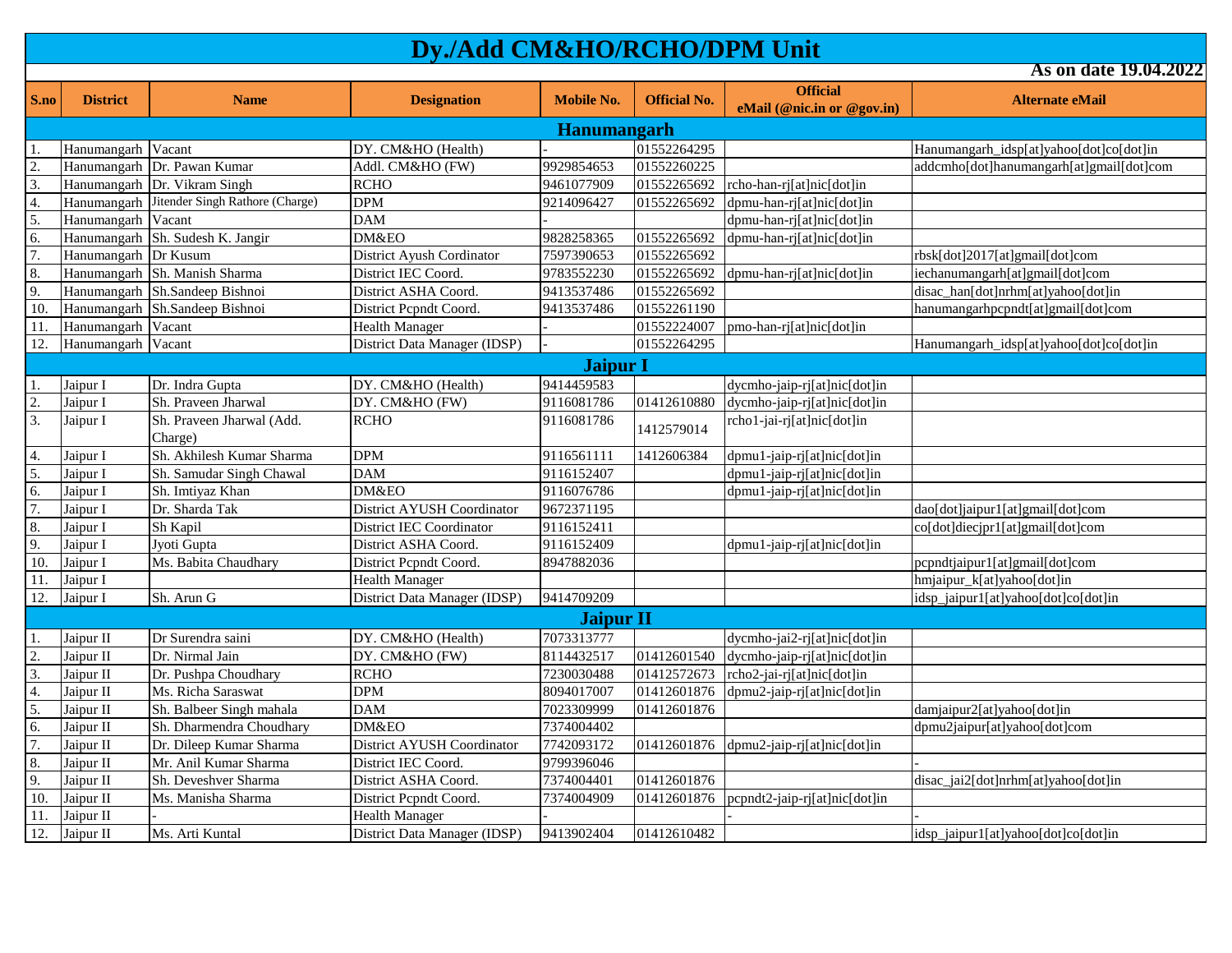| S.no             | <b>District</b>  | <b>Name</b>               | <b>Designation</b>           | <b>Mobile No.</b> | <b>Official No.</b> | <b>Official</b>              | <b>Alternate eMail</b>                                                  |  |  |  |  |
|------------------|------------------|---------------------------|------------------------------|-------------------|---------------------|------------------------------|-------------------------------------------------------------------------|--|--|--|--|
|                  |                  |                           |                              |                   |                     | eMail (@nic.in or @gov.in)   |                                                                         |  |  |  |  |
|                  | <b>Jaisalmer</b> |                           |                              |                   |                     |                              |                                                                         |  |  |  |  |
| -1.              | Jaisalmer        | Dr. M.D. Soni             | DY. CM&HO (Health)           | 9982383840        | 02992250756         | dycmho-jais-rj[at]nic[dot]in |                                                                         |  |  |  |  |
| 2.               | Jaisalmer        | Dr. R.P. Garg             | DY. CM&HO (FW)               | 9782585674        | 02992253192         | dycmho-jais-rj[at]nic[dot]in |                                                                         |  |  |  |  |
| 3.               | Jaisalmer        | Dr. Kunal Sahu            | <b>RCHO</b>                  | 9772451144        | 02992251177         | rcho-jai-rj[at]nic[dot]in    |                                                                         |  |  |  |  |
| $\overline{4}$ . | Jaisalmer        | Sh. Ajai Singh Karwasra   | <b>DPM</b>                   | 9413569652        | 02992251092         | dpmu-jai-rj[at]nic[dot]in    |                                                                         |  |  |  |  |
| 5.               | Jaisalmer        | Sh Manoj Luhariya         | <b>DAM</b>                   | 9783665835        | 02992251092         | dpmu-jai-rj[at]nic[dot]in    |                                                                         |  |  |  |  |
| 6.               | Jaisalmer        | Sh. Pawan Sharma          | DM&EO                        | 9460191092        | 02992251092         | dpmu-jai-rj[at]nic[dot]in    |                                                                         |  |  |  |  |
| 7.               | Jaisalmer        |                           | District AYUSH Coordinator   |                   | 02992251092         | dpmu-jai-rj[at]nic[dot]in    |                                                                         |  |  |  |  |
| 8.               | Jaisalmer        | Sh. Umesh Acharya         | District IEC Coord.          | 9214908375        | 02992251092         | dpmu-jai-rj[at]nic[dot]in    | coiec[dot]jai[dot]nrhm[at]gmail[dot]com                                 |  |  |  |  |
| 9.               | Jaisalmer        | Sh. Dev Raj Ahampa        | District ASHA Coord.         | 9983425456        | 02992251792         | dpmu-jai-rj[at]nic[dot]in    |                                                                         |  |  |  |  |
| 10.              | Jaisalmer        | Deepak Soni (Add. Charge) | District Pepndt Coord.       | 9929603511        | 02992251792         |                              | jaisalmerpcpndt[at]gmail[dot]com                                        |  |  |  |  |
| 11.              | Jaisalmer        |                           | <b>Health Manager</b>        |                   | 02992251335         |                              |                                                                         |  |  |  |  |
| 12.              | Jaisalmer        | Sh. Sanjay Kumavat        | District Data Manager (IDSP) | 8949157046        | 02992250756         |                              | idsp_jaisalmer[at]yahoo[dot]co[dot]in                                   |  |  |  |  |
|                  |                  |                           |                              | <b>Jalore</b>     |                     |                              |                                                                         |  |  |  |  |
| -1.              | Jalore           | Dr. S.K. Chouhan          | DY. CM&HO (Health)           | 9001097950        | 02973222246         |                              | dyhealth_jalore[at]yahoo[dot]com                                        |  |  |  |  |
| 2.               | Jalore           | Dr. S.K. Chouhan          | DY. CM&HO (FW)               | 9001097950        | 02973222510         |                              | ad[dot]cmho[dot]jalore[at]gmail[dot]com,<br>jalore_rcho[at]yahoo[dot]in |  |  |  |  |
| $\overline{3}$ . | Jalore           | Dr. R.S. Bharit           | <b>RCHO</b>                  | 9672478797        | 02973222510         | rcho-jal-rj[at]nic[dot]in    | jalore_rcho[at]yahoo[dot]in                                             |  |  |  |  |
| $\overline{4}$ . | Jalore           | Mr. Charan Singh          | <b>DPM</b>                   | 9799493333        | 02973224926         | dpmu-jal-rj[at]nic[dot]in    |                                                                         |  |  |  |  |
| 5.               | Jalore           |                           | <b>DAM</b>                   |                   | 02973224926         | dpmu-jal-rj[at]nic[dot]in    |                                                                         |  |  |  |  |
| 6.               | Jalore           | Mr. Avnish Saxena         | DM&EO                        | 9799493339        | 02973224926         | dpmu-jal-rj[at]nic[dot]in    |                                                                         |  |  |  |  |
| $\overline{7}$ . | Jalore           |                           | District IEC Coord.          |                   | 02973224926         | dpmu-jal-rj[at]nic[dot]in    |                                                                         |  |  |  |  |
| 8.               | Jalore           | Mr. Ramesh Pannu          | District ASHA Coord.         | 8306900107        | 02973224926         |                              | disacjal[dot]nrhm[at]gmail[dot]com                                      |  |  |  |  |
| 9.               | Jalore           | Sh. Shankar Suthar        | District Pepndt Coord.       | 7791008558        | 02973224926         |                              | pcpndt_jalore[at]regiffmaill[dot]com                                    |  |  |  |  |
| 10.              | Jalore           | Dr. Anoop                 | <b>Health Manager</b>        | 9460582903        |                     | pmo-jal-rj[at]nic[dot]in     |                                                                         |  |  |  |  |
| 11.              | Jalore           |                           | District Data Manager (IDSP) | 9829351190        | 02973222246         |                              | jalore_idsp[at]yahoo[dot]co[dot]in                                      |  |  |  |  |
|                  |                  |                           |                              | <b>Jhalawar</b>   |                     |                              |                                                                         |  |  |  |  |
|                  | Jhalawar         | Vacant                    | DY. CM&HO (Health)           |                   |                     |                              | jhalawar_idsp[at]yahoo[dot]co[dot]in                                    |  |  |  |  |
| 2.               | Jhalawar         | Dr. Mukesh Bansal         | DY. CM&HO (FW)               | 9462994091        | 7432232346          | dycmho-jha-rj[at]nic[dot]in  |                                                                         |  |  |  |  |
| 3.               | Jhalawar         | Vacant                    | <b>RCHO</b>                  |                   | 7432230505          | rcho-jha-rj[at]nic[dot]in    |                                                                         |  |  |  |  |
| 4.               | Jhalawar         | Sh. Prabhu Lodha          | <b>DPM</b>                   | 9649903800        | 7432230009          | dpmu-jha-rj[at]nic[dot]in    |                                                                         |  |  |  |  |
| 5.               | Jhalawar         | Vacant                    | <b>DAM</b>                   |                   | 7432230009          | dpmu-jha-rj[at]nic[dot]in    |                                                                         |  |  |  |  |
| 6.               | Jhalawar         | Sh Om Prakasha Vyas       | DM&EO                        | 9649903678        | 7432230009          | dpmu-jha-rj[at]nic[dot]in    |                                                                         |  |  |  |  |
| $\overline{7}$ . | Jhalawar         |                           | Dist AYUSH Coord.            |                   | 7432230009          | dpmu-jha-rj[at]nic[dot]in    |                                                                         |  |  |  |  |
| 8.               | Jhalawar         | Sh. Dhanwantri Prajapati  | District IEC Coord.          | 9649903799        | 7432230009          | dpmu-jha-rj[at]nic[dot]in    | dhanwantriprajapati[at]yahoo[dot]in                                     |  |  |  |  |
| 9.               | Jhalawar         | Sh Hemraj Lodha           | District ASHA Coord.         | 9413682040        | 7432230009          | dpmu-jha-rj[at]nic[dot]in    | disac_jha.nrhm[at]yahoo[dot]in                                          |  |  |  |  |
| 10.              | Jhalawar         | Sh. Vikaram Champawat     | District Pepndt Coord.       | 8529564154        | 7432230009          | dpmu-jha-rj[at]nic[dot]in    | pndt_jha[at]yahoo[dot]com                                               |  |  |  |  |
| 11.              | Jhalawar         |                           | <b>Health Manager</b>        |                   |                     |                              |                                                                         |  |  |  |  |
| 12.              | Jhalawar         | <b>Sh. Bharat Pareta</b>  | District Data Manager (IDSP) | 9610362435        | 7432230009          |                              | ihalawar idsp[at]yahoo[dot]co[dot]in                                    |  |  |  |  |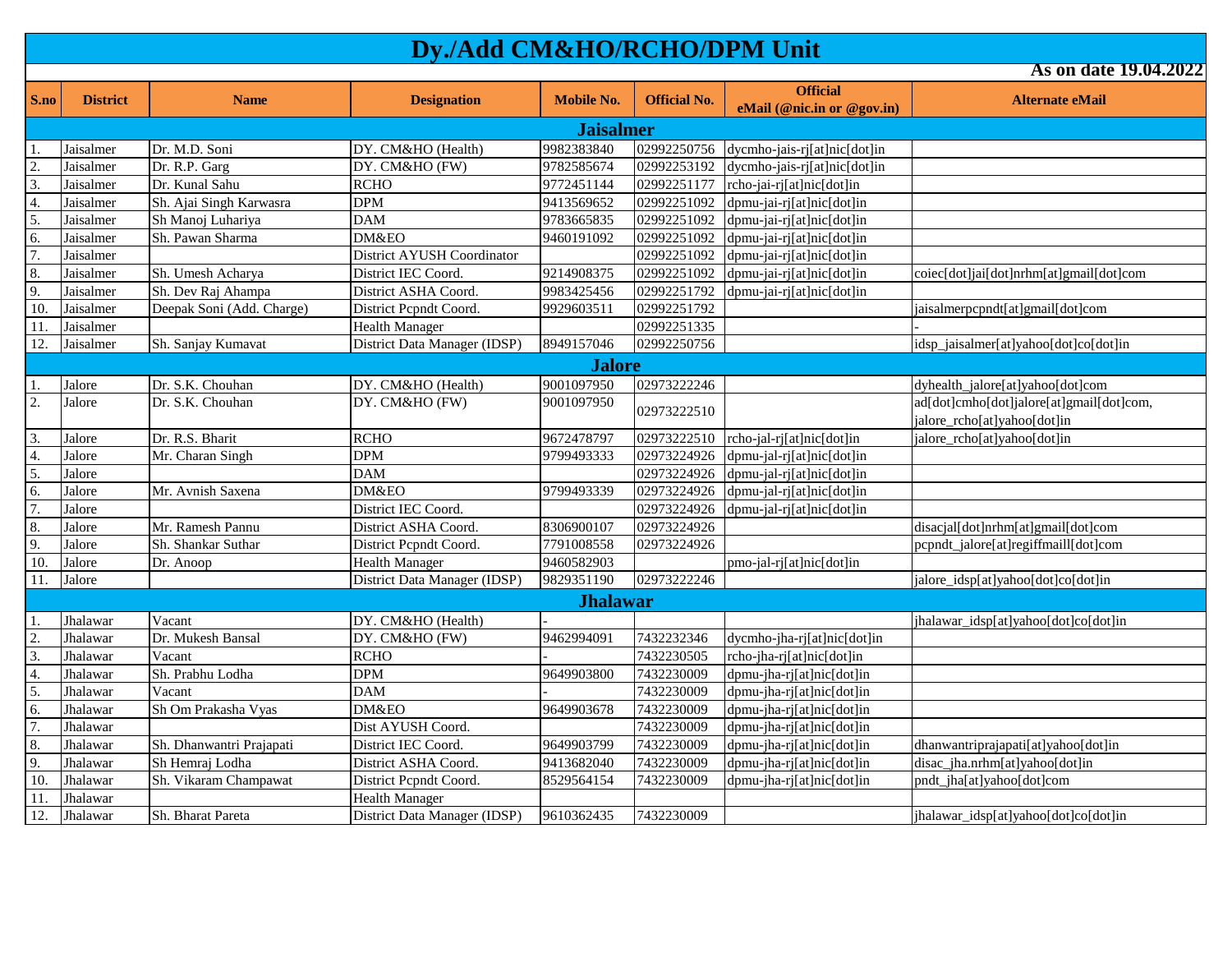**S.no District Name Designation Mobile No. Official No. Official eMail** (@nic.in or @gov.in) **Alternate eMail As on date 19.04.2022** 1. Jhunjhunu Dr. Rajkumar Dangi DY. CM&HO (Health) 9414558590 01592232415 jhunjhunu idsp[at]yahoo[dot]co[dot]in 2. Jhunjhunu Dr. Narottam Jangid DY. CM&HO (FW) 9414402904 01592232684 dyfwjhunjhunu[at]yahoo[dot]in 3. Jhunjhunu Dr. Dyanand Singh RCHO 9413643378 01592232710 rchojjn[at]gmail[dot]com 4. Jhunjhunu Sh. Vikram Singh DPM 9950721799 01592230953 dpmu-jhu-rj[at]nic[dot]in 5. Jhunjhunu Sh. Vinay Khendelwal DAM 9413205456 01592230953 dpmu-jhu-rj[at]nic[dot]in 6. Jhunjhunu Sh Ajay Choudhary DM&EO 9587929126 01592230953 dpmu-jhu-rj[at]nic[dot]in 7. Jhunjhunu Dr Anil sohu District AYUSH Coordinator 9950459737 01592230953 dpmujhunjhunu[at]yahoo[dot]co[dot]in, cmho-jhu-rj[at]nic[dot]in 8. Jhunjhunu Sh. Mahesh Kumar Karwasara District IEC Coord. 9462527000, 9462527000,  $\begin{bmatrix} 01592232415 \end{bmatrix}$  coiecjjn[at]gmail[dot]com, dpmu-jhu-<br>9782213103 rj[at]nic[dot]in 9. Jhunjhunu Sh. Sanjeev Mahala District ASHA Coord. 9414402787 01592232415 dpmu-jhu-rj[at]nic[dot]in 10. Jhunjhunu Sh Sandeep Sharma District PCPNDT Coord. 9414837011 01592232415 11. Jhunjhunu Dr Naveed Akhtar Health Manager 7742825251 degree 1986 and the [drnaveedakhtar125@gmail.com](mailto:drnaveedakhtar125@gmail.com) 12. Jhunjhunu Sh. Surendra Saini District Data Manager (IDSP) 9414310906 01592232415 jhunjhunu\_idsp[at]yahoo[dot]co[dot]in 1. Jodhpur Dr Pritam Singh DY. CM&HO (Health)  $7073603405\begin{bmatrix} 02912511085 \\ mho-jod-rj[at] \end{bmatrix}$ mho-jod-rj $[at]$ nic $[dot]$ in 2. Jodhpur Dr Ramniwas Senvar Addl. CM&HO (FW) 9828189304 02912753482 addlcmho[at]regiffmaill[dot]com 3. Jodhpur Dr Kaushal Dave RCHO 7737066159 02912511215 rcho-jod-rj[at]nic[dot]in 4. Jodhpur Sh. Amandeep Choudhary DPM 9602025922 02912511235 dpmu[dot]jodhpur10[at]gmail[dot]com 5. Jodhpur Sh. Arvind Kumar DAM DAM 9799493300 02912511235 dpmu[dot]jodhpur10[at]gmail[dot]com 6. Jodhpur Sh. Mukesh Solanki DM&EO 7229890904 02912511235 dpmu[dot]jodhpur10[at]gmail[dot]com 7. Jodhpur | Coordinator | District AYUSH Coordinator | 02912511235 8. Jodhpur Iatlands and District IEC Coord. 1999/12511235 iecjodhpur1[at]gmail[dot]com 9. Jodhpur I and District ASHA Coord 1 02912511235 disac\_jod.nrhm[at]yahoo[dot]in 10. Jodhpur Ms. Sarla Dadhich District Pcpndt Coord. 9461961822 02912511085 pcpndt\_jodhpur[at]yahoo[dot]co[dot]in 11. Jodhpur Health Manager 12. Jodhpur Sh. Prakash Vaishnav District Data Manager (IDSP) 9413384334 02912511236 jodhpur\_idsp[at]yahoo[dot]com 1. Karauli Dr. O.P. Bairva DY. CM&HO (Health) 9982035401 07464297032 cmho-kar-rj[at]nic[dot]in 2. Karauli Dr. Satish Chand Meena DY. CM&HO (FW) 9116649114, 9116649114, 07464297032 dycmhokarfw[at]gmail[dot]com<br>9414201151 07464297032 3. Karauli Dr. Jayanti Lal Meena RCHO 7374009202 07464221074 drchokarauli[at]yahoo[dot]in 4. Karauli Sh. Ashutosh Panday DPM 8426040000 07464297032 dpm karauli[at]yahoo[dot]co[dot]in 5. Karauli Sh. Sushrut Sharma DAM 9667462903 07464297032 dpm karauli[at]yahoo[dot]co[dot]in 6. Karauli Sh. Roop Singh Dhakad DM&EO 9116648118 07464297032 dpm\_karauli[at]yahoo[dot]co[dot]in 7. Karauli Dr Nawal Kishor District AYUSH Coordinator 9680855156 07464297032 dpmu-kar-rj[at]nic[dot]in 8. Karauli Sh. Lakhan Singh Lodha District IEC Coord. 9414612303 07464297032 diec[dot]karauli[at]gmail[dot]com 9. Karauli Sh. Vishvendra Kumar Sharma District ASHA Coord. 7679163141 07464297032 dpm\_karauli[at]yahoo[dot]co[dot]in 10. Karauli Ms. Nagina Sharma District Pepndt Coord. 8949514015 07464297032 dpmu-kar-rj[at]nic[dot]in 11. Karauli 1. Karauli 1. Karauli 1. Karauli 1. Karauli 1. Karauli 1. Putus 1. Ali 2010 | pmokarauli[at]gmail[dot]com 12. Karauli - Instrict Data Manager (IDSP) - 07464220150 idsp\_karauli[at]yahoo[dot]co[dot]in **Karauli Jodhpur Jhunjhunu**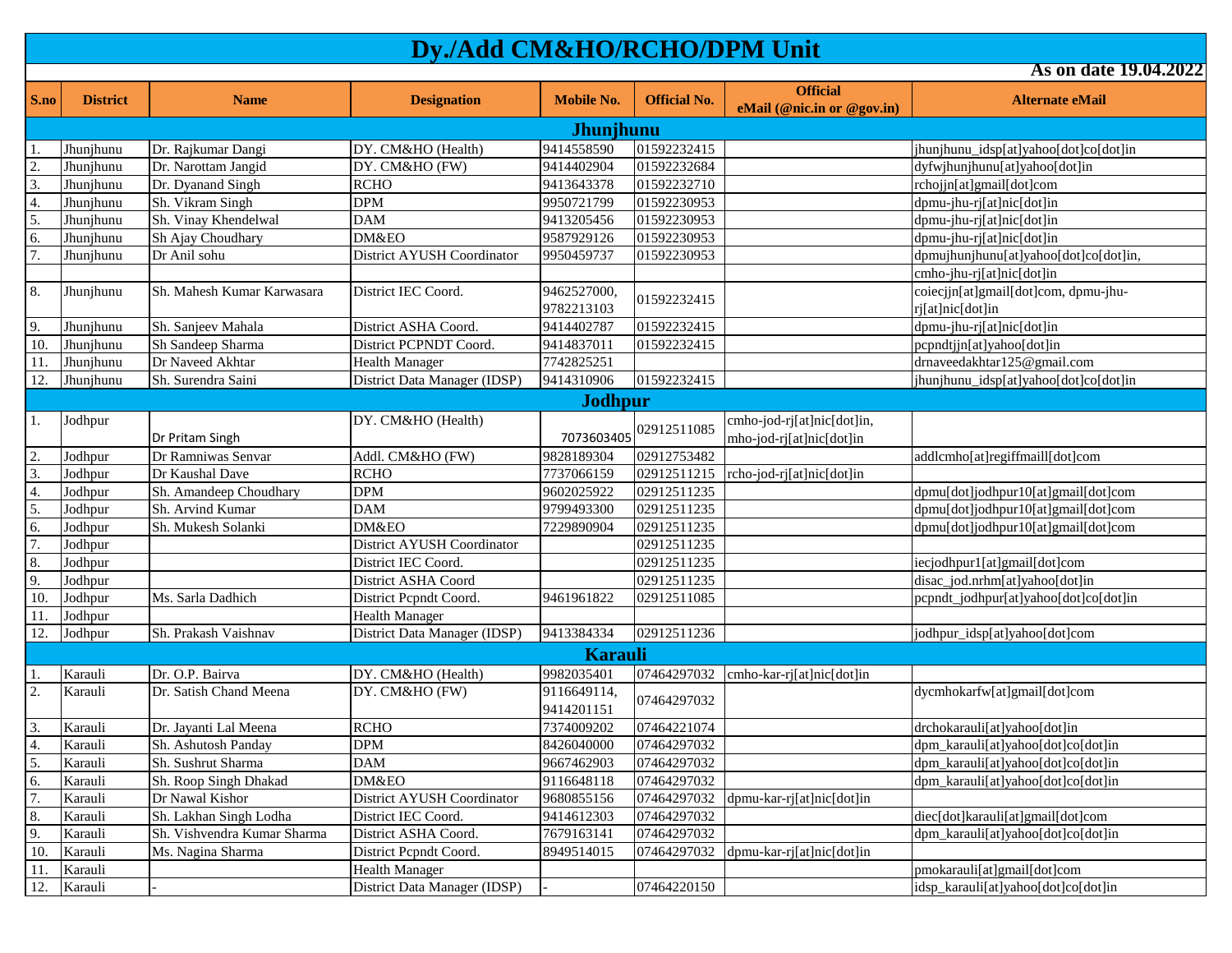**S.no District Name Designation Mobile No. Official No. Official eMail** (@nic.in or @gov.in) **Alternate eMail As on date 19.04.2022** 1. Kota Dr Ghanshyam Meena DY. CM&HO (Health) 9530390428 07442321887 pmo-kot-rj[at]nic[dot]in ramjilalverma4[at]gmail[dot]com 2. Kota Dr. Govind DY. CM&HO (FW) 9929231795 07442381032 dycmho-kot-rj[at]nic[dot]in dycmhofwkota[at]gmail[dot]com 3. Kota Dr Devendra Jhalani RCHO 9887060171 07442322347 rcho-kot-rj[at]nic[dot]in 4. Kota Sh. Narendra Kumar Verma DPM 9530390454 07442450260 5. Kota Sh. Mahipal Singh DAM 9829875776 07442450260 dpmnrhmkota[at]yahoo[dot]com 6. Kota Mohammad Harun Hansari DM&EO 9530390445 07442450260 dpmnrhmkota[at]yahoo[dot]com 7. Kota **District AYUSH Coordinator** 1 07442329259 dpmu-kot-rj[at]nic[dot]in 8. Kota Sh. Sarfaraj Mohammad District IEC Coord. 9530390427 07442450260 coiec[dot]kot.nrhm[at]gmail[dot]com, ieckota[at]gmail[dot]com 9. Kota Smt. Jyoti Tanwar District ASHA Coord. 9530390448 07442450260 disac\_kot[dot]nrhm[at]yahoo[dot]in 10. Kota Smt. Pramod Kanwar District Pcpndt Coord. 9530390452 07442321887 dcpcpndtkota[at]yahoo[dot]com 11. Kota Akansha Sharma Health Manager 9414089739 07442380768 rampuradhkota[at]yahoo[dot]in 12. Kota Ms. Ritu Jethaniya District Data Manager (IDSP) 9571603324 07442321887 kota\_idsp07[at]yahoo[dot]co[dot]in 1. Nagaur Vacant DY. CM&HO (Health) - 01582240844 cmho-nag-rj[at]nic[dot]in 2. Nagaur DR Sheesh Ram Addl. CM&HO (FW) 9414665264 01582240378 addfw nag[at]yahoo[dot]com 3. Nagaur Dr. Mustaq Ahamad RCHO 9314467743 01582245680 rcho-nag-rj[at]nic[dot]in 4. Nagaur Sh. Rajiv soni DPM 9829393652 01582245680 dpmu-nagaur[at]yahoo[dot]co[dot]in 5. Nagaur Sh. Jeevan pal DAM 9414500554 01582245680 dpmu-nagaur[at]yahoo[dot]co[dot]in 6. Nagaur Sh. Bhawani Singh Hapawat DM&EO 9414344029 01582245680 dpmu-nagaur[at]yahoo[dot]co[dot]in 7. Nagaur Nagaur District AYUSH Coordinator 1 01582245680 dpmu\_nagaur[at]yahoo[dot]co[dot]in 8. Nagaur Sh. Hamant Ujjawal District IEC Coord. 9782524261 coiec[dot]nagaur[at]gmail[dot]com 9. Nagaur Sh. Gaurav Vyas District ASHA Coord. 9928033090 01582245680 dpmu-nagaur[at]yahoo[dot]co[dot]in 10. Nagaur Sh. Satyendra Paliwal District Pcpndt Coord. 9413038849 01582240844 dpmu-nagaur[at]yahoo[dot]co[dot]in 11. Nagaur Sh. Prabal Kumar Health Manager 9829560034 01582242985 pmo-nag-rj[at]nic[dot]in 12. Nagaur Nagaur District Data Manager (IDSP) 01582240844 nagur\_idsp[at]yahoo[dot]com 1. Pali Dr. Vikas Marwal DY. CM&HO (Health) 9784859777 02932257555 dycmho-pal-rj[at]nic[dot]in 2. Pali Dr Sharad Saxena | Addl. CM&HO (FW) 9414151677 02932257218 | addcmho pali[at]yahoo[dot]com 3. Pali Dr Uzma jabin RCHO 8209250087 02932257333 rcho-pal-rj[at]nic[dot]in 4. Pali Sh. Bhawani Singh DPM 9413021199 02932257555 dpmu-pal-rj[at]nic[dot]in 5. Pali Mr. Praveen Ranasariya DAM 7014883657 02932257555 dpmu-pal-rj[at]nic[dot]in 6. Pali Sh. Vivek Pal DM&EO 9461459182 02932257555 dpmu-pal-rj[at]nic[dot]in 7. Pali Puli District AYUSH Coordinator dealership and the coordinator dealership dcayush palifat]yahoo[dot]com 8. Pali Sh. Nand lal Sharma District IEC Coord. 9660758111 02932257555 iec[dot]pali[dot]nrhm[at]gmail[dot]com 9. Pali Mr. Kuldeep Goswami District ASHA Coord. 9460233510 02932257555 disac\_pal[dot]nrhm[at]yahoo[dot]in 10. Pali Mr. Mahesh Panwar District PCPNDT Coord. 9057286353 02932257555 pcpndt-pal-rj[at]nic[dot]in 11. Pali Health Manager 02932257555 pmobhpali[at]gmail[dot]com 12. Pali Sh. Gajendra Sharma District Data Manager (IDSP) 9929108528 02932257555 pali\_idsp[at]yahoo[dot]com **Pali Nagaur Kota**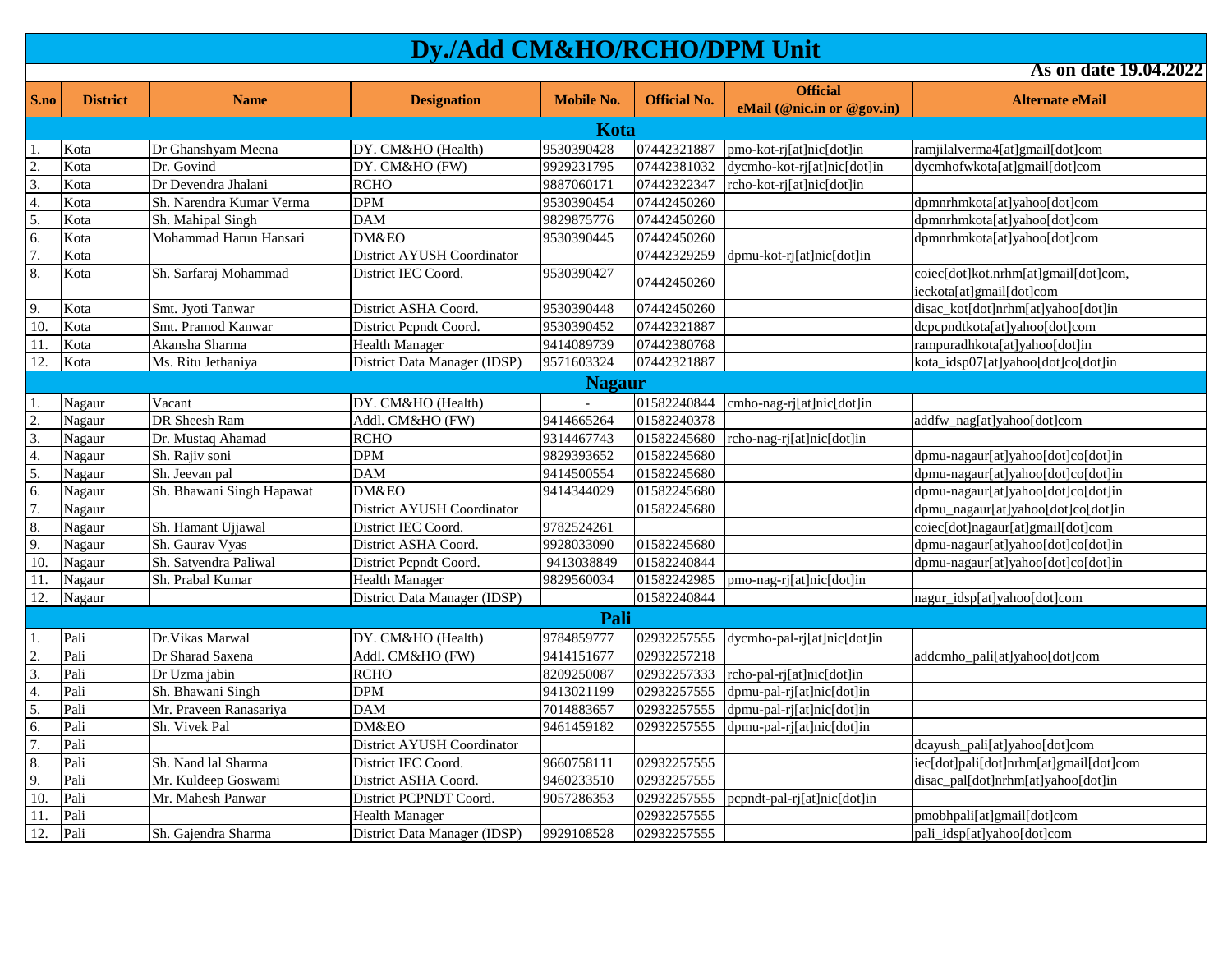|                   |                   |                                        |                              | As on date 19.04.2022 |                     |                            |                                                                               |  |  |  |
|-------------------|-------------------|----------------------------------------|------------------------------|-----------------------|---------------------|----------------------------|-------------------------------------------------------------------------------|--|--|--|
| S.no              | <b>District</b>   | <b>Name</b>                            | <b>Designation</b>           | <b>Mobile No.</b>     | <b>Official No.</b> | <b>Official</b>            | <b>Alternate eMail</b>                                                        |  |  |  |
|                   |                   |                                        |                              |                       |                     | eMail (@nic.in or @gov.in) |                                                                               |  |  |  |
|                   | <b>Pratapgarh</b> |                                        |                              |                       |                     |                            |                                                                               |  |  |  |
| 1.                | Pratapgarh        | Dr Deepak Kumar Meena (add.<br>Charge) | DY. CM&HO (Health)           | 9166225980            | 01478222564         |                            | rchopratapgarh[at]gmail[dot]com                                               |  |  |  |
| 2.                | Pratapgarh        | Dr. Dharmesh Arya                      | DY. CM&HO (FW)               | 7838695915            | 01478222564         |                            | dycmhofw.ptg[at]gmail[dot]com                                                 |  |  |  |
| 3.                | Pratapgarh        | Dr Deepak Kumar Meena                  | <b>RCHO</b>                  | 9166225980            | 01478222564         |                            | rchopratapgarh[at]gmail[dot]com                                               |  |  |  |
| 4.                | Pratapgarh        | Sh. Sadaqat Ahmad                      | DPM                          | 9829239072            | 01478220015         | dpmu-pra-rj[at]nic[dot]in  |                                                                               |  |  |  |
| 5.                | Pratapgarh        | Sh. Hemant Kumar Indolia               | <b>DAM</b>                   | 8209921036            | 01478220015         | dpmu-pra-rj[at]nic[dot]in  | dampratapgarh[at]gmail[dot]com                                                |  |  |  |
| 6.                | Pratapgarh        | Sh. Raj Kumar Sharma                   | DM&EO                        | 9887757295            | 01478220015         | dpmu-pra-rj[at]nic[dot]in  |                                                                               |  |  |  |
| 7.                | Pratapgarh        | Sh Chandrapal Mahavar                  | District AYUSH Coordinator   | 9462947574            | 01478220015         |                            | rchopratapgarh[at]gmail[dot]com                                               |  |  |  |
| 8.                | Pratapgarh        | Sh. Avinash Pratap singh               | District IEC Coord.          | 9672980188            | 01478220015         |                            | dao[dot]pratapgarh[at]gmail[dot]com,<br>avinashpartapsingh20[at]gmail[dot]com |  |  |  |
| 9.                | Pratapgarh        | Sh. Vishnu Dangi                       | District ASHA Coord.         | 9929254767            | 01478220015         |                            | disac_pra.nrhm[at]yahoo[dot]in                                                |  |  |  |
| $\overline{10}$ . | Pratapgarh        |                                        | District Pepndt Coord.       |                       | 01478220015         |                            | pcpndt[dot]ptg[at]gmail[dot]com                                               |  |  |  |
| 11.               | Pratapgarh        | Vacant                                 | <b>Health Manager</b>        |                       |                     |                            |                                                                               |  |  |  |
| 12.               | Pratapgarh        | Sh. Hemant Joshi                       | District Data Manager (IDSP) | 9510096540            | 01478220031         |                            | dsupratapgarh[at]gmail[dot]com                                                |  |  |  |
|                   |                   |                                        |                              | Rajsamand             |                     |                            |                                                                               |  |  |  |
| 1.                | Rajsamand         | Dr Dharmendra gupta                    | DY. CM&HO (Health)           | 9829321217            | 02952221716         |                            |                                                                               |  |  |  |
| 2.                | Rajsamand         | Dr Pankaj Gour                         | DY. CM&HO (FW)               | 9414167934            | 02952221716         |                            | fw_rajsamand[at]yahoo[dot]com                                                 |  |  |  |
| 3.                | Rajsamand         | Dr Suresh Meena                        | <b>RCHO</b>                  | 9414681911            | 02952221268         |                            | ca_rajsamand[at]yahoo[dot]co[dot]in                                           |  |  |  |
| 4.                | Rajsamand         | Sh. Ashish Dadhich                     | <b>DPM</b>                   | 9414296225            | 02952221716         |                            | dpmrchrajsamand[at]yahoo[dot]co[dot]in                                        |  |  |  |
| 5.                | Rajsamand         | Sh. Naresh Jawariya                    | DAM                          | 9414173820            | 02952221716         |                            | dpmrchrajsamand[at]yahoo[dot]co[dot]in                                        |  |  |  |
| 6.                | Rajsamand         | Sh. Vinit Dave                         | DM&EO                        | 9413552896            | 02952221716         |                            | dpmrchrajsamand[at]yahoo[dot]co[dot]in                                        |  |  |  |
| 7.                | Rajsamand         |                                        | District AYUSH Coordinator   |                       | 02952221716         |                            | dpmrchrajsamand[at]yahoo[dot]co[dot]in                                        |  |  |  |
| 8.                | Rajsamand         | Sh. Dilip Shrimali                     | District IEC Coord.          | 9001011686            | 02952221716         |                            | coiec[dot]raj[dot]nrhm[at]gmail[dot]com                                       |  |  |  |
| 9.                | Rajsamand         | Harishanker Sharma                     | District ASHA Coord.         | 9414757257            | 02952221716         |                            | disac_raj[dot]nrhm[at]yahoo[dot]co[dot]in                                     |  |  |  |
| 10.               | Rajsamand         | Anand Pal Khichar                      | District Pepndt Coord.       | 9413245504            | 02952221716         |                            | pcpndt_rajsamand[at]yahoo[dot]in                                              |  |  |  |
| 11.               | Rajsamand         |                                        | <b>Health Manager</b>        |                       | 02952220033         |                            | pmo[dot]rajsamand[at]gmail[dot]com                                            |  |  |  |
| 12.               | Rajsamand         | Sh. Mohit Shory                        | District Data Manager (IDSP) | 9413026824            | 02952221716         |                            | rajsamand_idsp[at]yahoo[dot]co[dot]in                                         |  |  |  |
|                   |                   |                                        |                              | <b>Sawai Madhpor</b>  |                     |                            |                                                                               |  |  |  |
| 1.                | S. Madhpor        | Dr Anil Jaimani                        | DY. CM&HO (Health)           | 9772451144            | 07462235011         |                            | swm_idsp[at]yahoo[dot]co[dot]in                                               |  |  |  |
| $\overline{2}$ .  | S. Madhpor        | Dr.Kailesh Chand Soni                  | Addl. CM&HO (FW)             | 9414551542            | 07462233257         |                            | addcmhofwswm[at]gmail[dot]com                                                 |  |  |  |
| 3.                | S. Madhpor        | Dr Taj Ram meena                       | <b>RCHO</b>                  | 9413816231            | 07462235011         | rcho-saw-rj[at]nic[dot]in  |                                                                               |  |  |  |
| 4.                | S. Madhpor        | Sh. Sudhindra Sharma                   | <b>DPM</b>                   | 7742120777            | 07462233950         | dpmu-saw-rj[at]nic[dot]in  |                                                                               |  |  |  |
| 5.                | S. Madhpor        | Sh Sushil Gupta                        | <b>DAM</b>                   | 6398965252            | 07462233950         | dpmu-saw-rj[at]nic[dot]in  |                                                                               |  |  |  |
| 6.                | S. Madhpor        | Sh. Naval Kishore Agarwal              | DM&EO                        | 8104882666            | 07462233950         | dpmu-saw-rj[at]nic[dot]in  |                                                                               |  |  |  |
| 7.                | S. Madhpor        |                                        | District AYUSH Coordinator   |                       |                     |                            |                                                                               |  |  |  |
| 8.                | S. Madhpor        | Priyanka Saini                         | District IEC Coord.          | 7665720289            | 07462233950         | dpmu-saw-rj[at]nic[dot]in  | coiec[dot]saw[dot]nrhm[at]gmail[dot]com                                       |  |  |  |
| 9.                | S. Madhpor        | Sh. Vimlesh Sharma                     | District ASHA Coord.         | 9460268710            | 07462233950         |                            | disac_swm[dot]nrhm[at]yahoo[dot]in                                            |  |  |  |
| 10.               | S. Madhpor        | Sh. Ashish Gautam                      | District Pepndt Coord.       | 9460439320            | 07462233950         |                            | pndtswm[at]gmail[dot]com                                                      |  |  |  |
| 11.               | S. Madhpor        | Vaccant                                | <b>Health Manager</b>        |                       |                     |                            |                                                                               |  |  |  |
| 12.               | S. Madhpor        | Sh Dharmendra Rajawat                  | District Data Manager (IDSP) | 8516097120            | 07462235011         |                            | swm_idsp[at]yahoo[dot]co[dot]in                                               |  |  |  |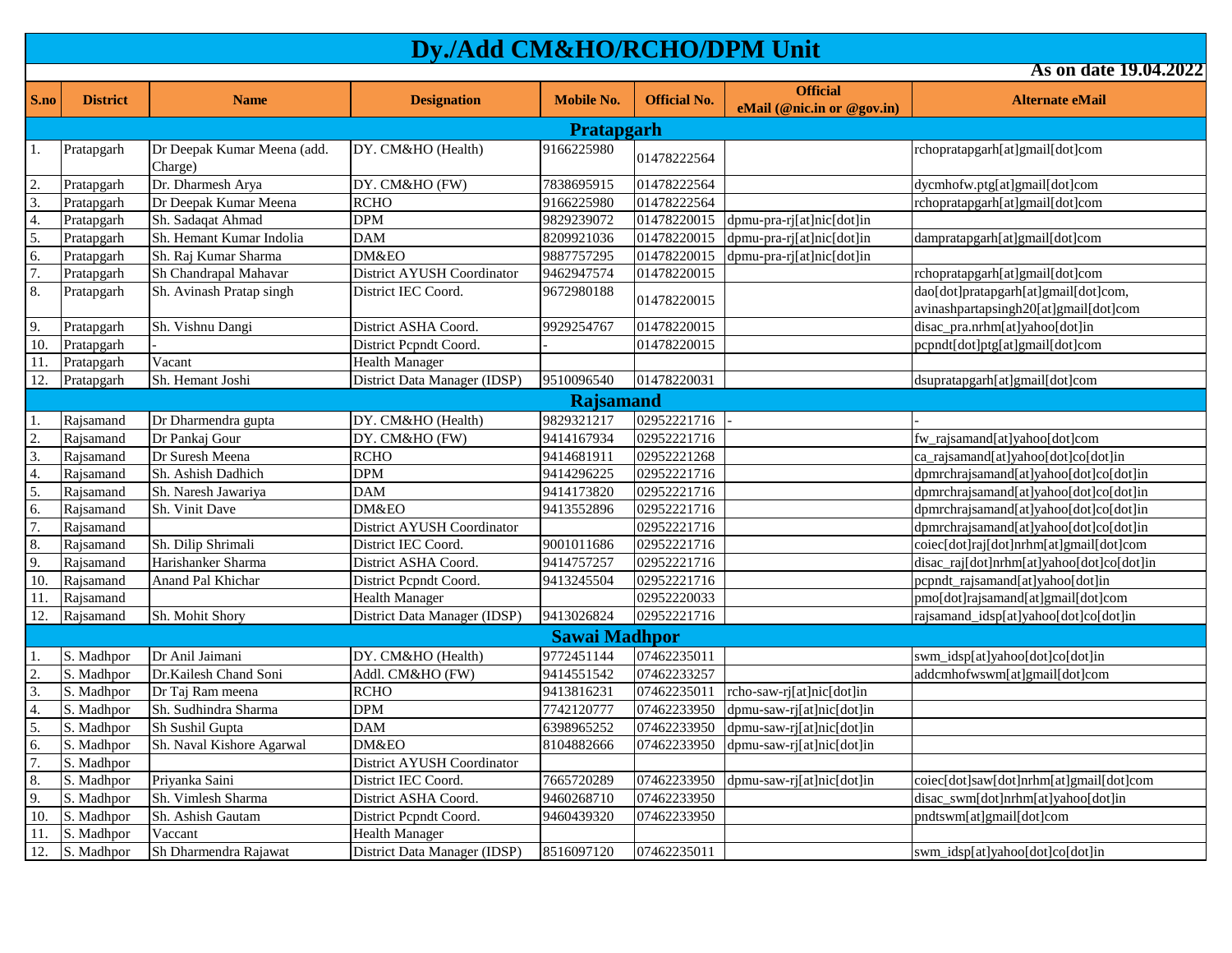| S.no | <b>District</b> | <b>Name</b>                 | <b>Designation</b>           | <b>Mobile No.</b>         | <b>Official No.</b> | <b>Official</b>                                                | <b>Alternate eMail</b>                                          |  |  |  |
|------|-----------------|-----------------------------|------------------------------|---------------------------|---------------------|----------------------------------------------------------------|-----------------------------------------------------------------|--|--|--|
|      |                 |                             |                              |                           |                     | eMail (@nic.in or @gov.in)                                     |                                                                 |  |  |  |
|      | <b>Sikar</b>    |                             |                              |                           |                     |                                                                |                                                                 |  |  |  |
| 1.   | Sikar           | Dr. C P Ola                 | DY. CM&HO (Health)           | 9413981251,<br>9563000000 | 01572248217         |                                                                | sikar_idsp[at]yahoo[dot]co[dot]in                               |  |  |  |
| 2.   | Sikar           | Dr. Harshal Choudhary       | Add. CM&HO (FW)              | 7046201988                | 01572248210         | dycmho-sik-rj[at]nic[dot]in                                    |                                                                 |  |  |  |
| 3.   | Sikar           | Dr. Nirmal Singh            | <b>RCHO</b>                  | 9414527300                | 01572248213         | rcho-sik-rj[at]nic[dot]in                                      |                                                                 |  |  |  |
| 4.   | Sikar           | Sh. Prakash Gahlot          | <b>DPM</b>                   | 9414033211                | 01572248219         | dpmu-sik-rj[at]nic[dot]in                                      |                                                                 |  |  |  |
| 5.   | Sikar           | Sh. Dheeraj Bhargav         | <b>DAM</b>                   | 9314845800                | 01572248219         | dpmu-sik-rj[at]nic[dot]in                                      |                                                                 |  |  |  |
| 6.   | Sikar           | Sh. Aziz Mohammad Syed      | DM&EO                        | 9414800133                | 01572248219         | dpmu-sik-rj[at]nic[dot]in                                      |                                                                 |  |  |  |
| 7.   | Sikar           | Sh. sukhdav Nehra           | District AYUSH Coordinator   | 9784550811                | 01572248219         | dpmu-sik-rj[at]nic[dot]in                                      |                                                                 |  |  |  |
| 8.   | Sikar           | Sh Kamal Gehlot             | District IEC Coord.          | 6377098238                | 01572248219         |                                                                | sikariec[at]gmail[dot]com                                       |  |  |  |
| 9.   | Sikar           | Sh. Kesher Dev Pareek       | District ASHA Coord.         | 9314286320                | 01572248219         | dpmu-sik-rj[at]nic[dot]in                                      |                                                                 |  |  |  |
| 10   | Sikar           | Sh. Nandlal Poonia          | District Pepndt Coord.       | 9414333595                | 01572248219         |                                                                | pcpndt_sikar[at]yahoo[dot]com                                   |  |  |  |
| 11.  | Sikar           | Dr Amit                     | <b>Health Manager</b>        | 9784484480                | 01572251093         |                                                                |                                                                 |  |  |  |
| 12.  | Sikar           | Sh.Ram Kanongo (Deputation) | District Data Manager (IDSP) | 9887159452                |                     |                                                                |                                                                 |  |  |  |
|      |                 |                             |                              | <b>Sirohi</b>             |                     |                                                                |                                                                 |  |  |  |
| 1.   | Sirohi          | Dr Vivek kumar Joshi        | DY. CM&HO (Health)           | 8949478737                | 02972221733         | $\frac{1}{2}$ dycmho-sir-rifat $\frac{1}{2}$ nic $\frac{1}{2}$ |                                                                 |  |  |  |
| 2.   | Sirohi          | Dr Mahesh Singh Goutam      | DY. CM&HO (FW)               | 9413503178                | 02972224146         | dycmho-sir-rj[at]nic[dot]in                                    |                                                                 |  |  |  |
| 3.   | Sirohi          | Dr. Vivek Kumar             | <b>RCHO</b>                  | 7073754877                | 02972293128         | rcho-sir-rj[at]nic[dot]in                                      | rchosirohi[at]gmail[dot]com                                     |  |  |  |
| 4.   | Sirohi          | Sh. Rahul Mathur            | <b>DPM</b>                   | 9829572513.<br>9784742888 | 02972223298         |                                                                | dpmusirohi[at]gmail[dot]com                                     |  |  |  |
| 5.   | Sirohi          | Sh. Satveer Poonia          | <b>DAM</b>                   | 9784742945                | 02972223298         |                                                                | dpmusirohi[at]gmail[dot]com                                     |  |  |  |
| 6.   | Sirohi          | Sh. Om Prakash Verma        | DM&EO                        | 9784742911                | 02972223298         |                                                                | dpmusirohi[at]gmail[dot]com                                     |  |  |  |
| 7.   | Sirohi          |                             | District AYUSH Coordinator   |                           |                     |                                                                |                                                                 |  |  |  |
| 8.   | Sirohi          |                             | District IEC Coord.          |                           | 02972223298         |                                                                | dpmusirohi[at]gmail[dot]com,<br>anil2020sharma[at]gmail[dot]com |  |  |  |
| 9.   | Sirohi          | Sh. Chanda Ram              | District ASHA Coord.         | 9828995847                | 02972223298         |                                                                | dpmusirohi[at]gmail[dot]com                                     |  |  |  |
| 10.  | Sirohi          | Sh. Dev Kishan Chhangani    | District Pepndt Coord.       | 9166732350                | 02972223298         |                                                                | sirohipcpndt[at]gmail[dot]com                                   |  |  |  |
| 11   | Sirohi          | Sh. Man Singh Dadarwal      | <b>Health Manager</b>        | 9828323739                |                     |                                                                | pmo.sirohi@yahoo.in                                             |  |  |  |
| 12.  | Sirohi          |                             | District Data Manager (IDSP) |                           | 02972221733         |                                                                | sirohiidsp[at]yahoo[dot]in                                      |  |  |  |
|      |                 |                             |                              | <b>Tonk</b>               |                     |                                                                |                                                                 |  |  |  |
| 1    | Tonk            | Dr. Mehaboob Khan Mansoori  | DY. CM&HO (Health)           | 7014398016                | 01432244099         |                                                                | tonk_idsp[at]yahoo[dot]co[dot]in                                |  |  |  |
| 2.   | Tonk            | Dr. S.S. Agarwal            | Add. CM&HO (FW)              | 9610555511                | 01432247534         |                                                                | dycmhotnk[at]gmail[dot]com                                      |  |  |  |
| 3.   | Tonk            | Dr. Gopal Jangid            | <b>RCHO</b>                  | 8094444011                | 01432247199         |                                                                | drchotonk[at]gmail[dot]com                                      |  |  |  |
| 4.   | Tonk            | Mr Devraj gurjar            | <b>DPM</b>                   | 9468968314                | 01432246194         | dpmu-ton-rj[at]nic[dot]in                                      | dpmutonk[at]gmail[dot]com                                       |  |  |  |
| 5.   | Tonk            | Sh. Manoj Luharia           | <b>DAM</b>                   | 9783665835                | 01432246194         | dpmu-ton-rj[at]nic[dot]in                                      | dpmutonk[at]gmail[dot]com                                       |  |  |  |
| 6.   | Tonk            | Sh. Ram Kalyan Sharma       | DM&EO                        | 9001635724                | 01432246194         | dpmu-ton-ri[at]nic[dot]in                                      | dpmutonk[at]gmail[dot]com                                       |  |  |  |
| 7.   | Tonk            |                             | District AYUSH Coordinator   |                           |                     |                                                                |                                                                 |  |  |  |
| 8.   | Tonk            | Sh Tinku Rao                | District IEC Coord.          | 9214960397                | 01432246194         |                                                                | co[dot]diectonk[at]gmail[dot]com                                |  |  |  |
| 9.   | Tonk            | Devendra Singh Gurjar       | District ASHA Coord.         | 9875263589                | 01432246194         | dpmu-ton-rj[at]nic[dot]in                                      | dpmutonk[at]gmail[dot]com                                       |  |  |  |
| 10.  | Tonk            | Sh.Jagdish prasad Gurjar    | District Pepndt Coord.       | 9828577458                | 01432246194         |                                                                | dpmbundi[at]yahoo[dot]com,<br>cmhotonk[at]gmail[dot]com         |  |  |  |
| 11.  | Tonk            | Dr Jyoti Meena (Deputation) | <b>Health Manager</b>        | 9460760330                | 01432247416         | pmo-ton-ri[at]nic[dot]in                                       | saadathospital[at]yahoo[dot]in                                  |  |  |  |
| 12.  | Tonk            | Sh. Rajesh Kumar Saini      | District Data Manager (IDSP) | 9461589900                | 01432247681         |                                                                | tonk_idsp[at]yahoo[dot]co[dot]in                                |  |  |  |